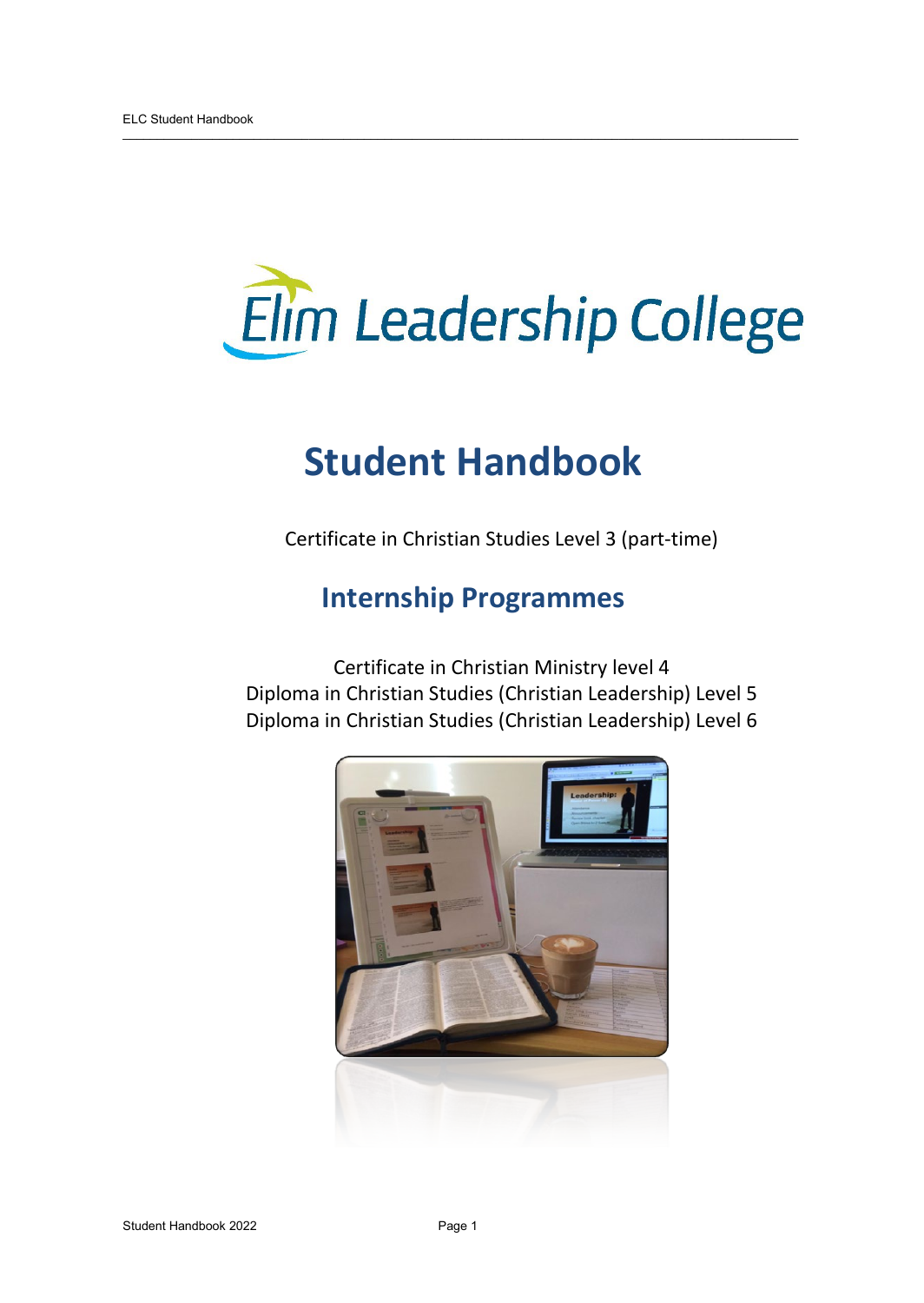## **Copyright**

This document and the associated appendices are owned by the Elim Leadership College.

 $\overline{\phantom{a}}$  ,  $\overline{\phantom{a}}$  ,  $\overline{\phantom{a}}$  ,  $\overline{\phantom{a}}$  ,  $\overline{\phantom{a}}$  ,  $\overline{\phantom{a}}$  ,  $\overline{\phantom{a}}$  ,  $\overline{\phantom{a}}$  ,  $\overline{\phantom{a}}$  ,  $\overline{\phantom{a}}$  ,  $\overline{\phantom{a}}$  ,  $\overline{\phantom{a}}$  ,  $\overline{\phantom{a}}$  ,  $\overline{\phantom{a}}$  ,  $\overline{\phantom{a}}$  ,  $\overline{\phantom{a}}$ 

© Copyright in the Elim Leadership College Student's Handbook belongs to the Elim Leadership College, an operating division of the Elim Property Trust.

All rights reserved. For use by employees and students of the Elim Leadership College. All other parties must obtain written permission from the Principal before reproducing this document in any way, in part or in whole.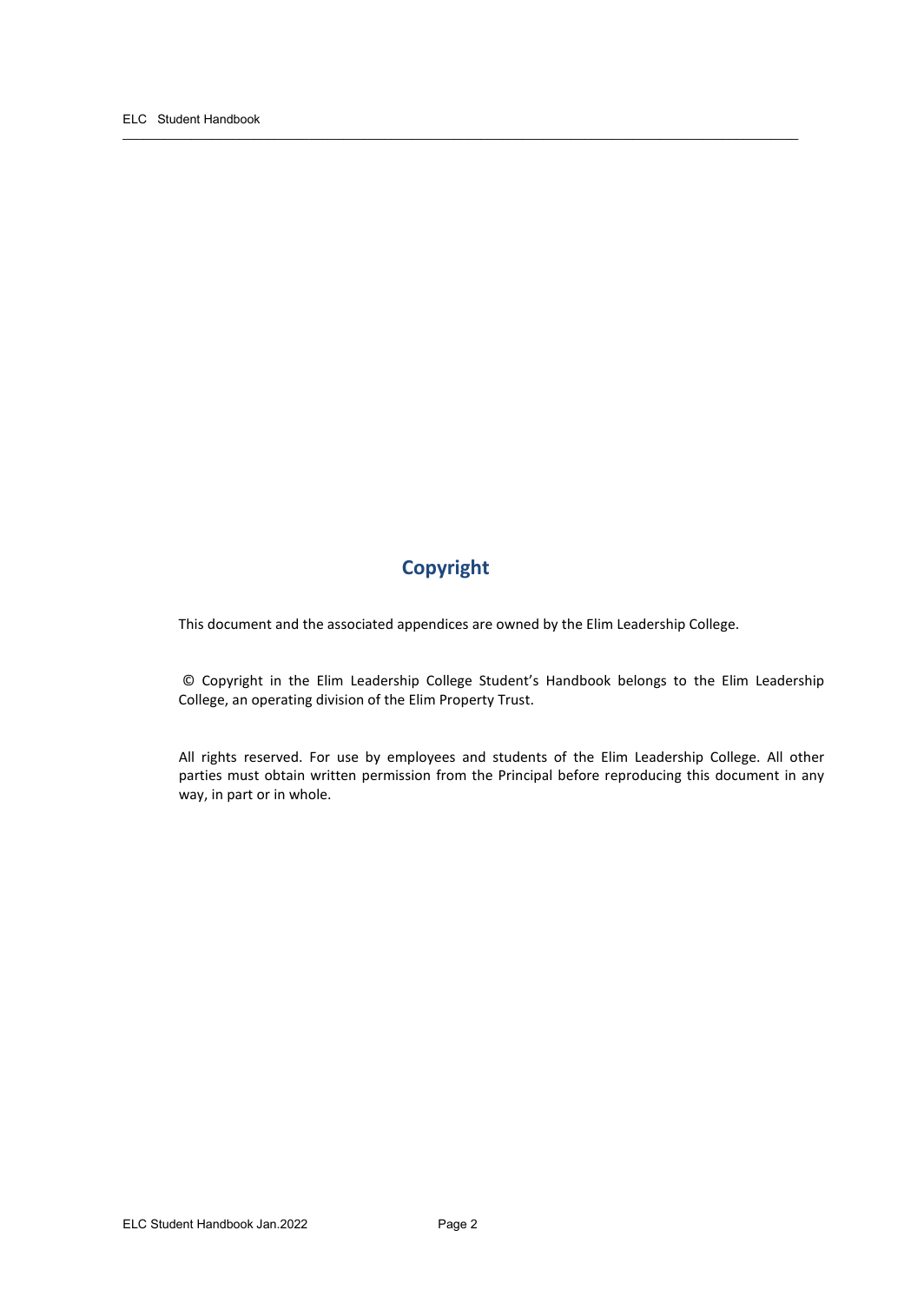## **Welcome**

 $\overline{\phantom{a}}$  ,  $\overline{\phantom{a}}$  ,  $\overline{\phantom{a}}$  ,  $\overline{\phantom{a}}$  ,  $\overline{\phantom{a}}$  ,  $\overline{\phantom{a}}$  ,  $\overline{\phantom{a}}$  ,  $\overline{\phantom{a}}$  ,  $\overline{\phantom{a}}$  ,  $\overline{\phantom{a}}$  ,  $\overline{\phantom{a}}$  ,  $\overline{\phantom{a}}$  ,  $\overline{\phantom{a}}$  ,  $\overline{\phantom{a}}$  ,  $\overline{\phantom{a}}$  ,  $\overline{\phantom{a}}$ 

Congratulations on being accepted into the Elim Leadership College.

We trust that your time with us will be a special time of getting to know God more intimately and of being better equipped and trained for His service.

This handbook covers many important topics, including our vision, values, statement of faith, student rules and regulations, complaint procedures, as well as College services and academic information.

We ask all students to read the handbook carefully and use it as a tool throughout the year for clarification. Please feel free to ask any questions with your Support Lead of your year group.

We are here to help you grow and succeed as a member of the College family!

Regards

*Hayley Barrett Principal*

*Blessed are the pure in heart, for they will see God.*

*Matthew 5:8 - NIV*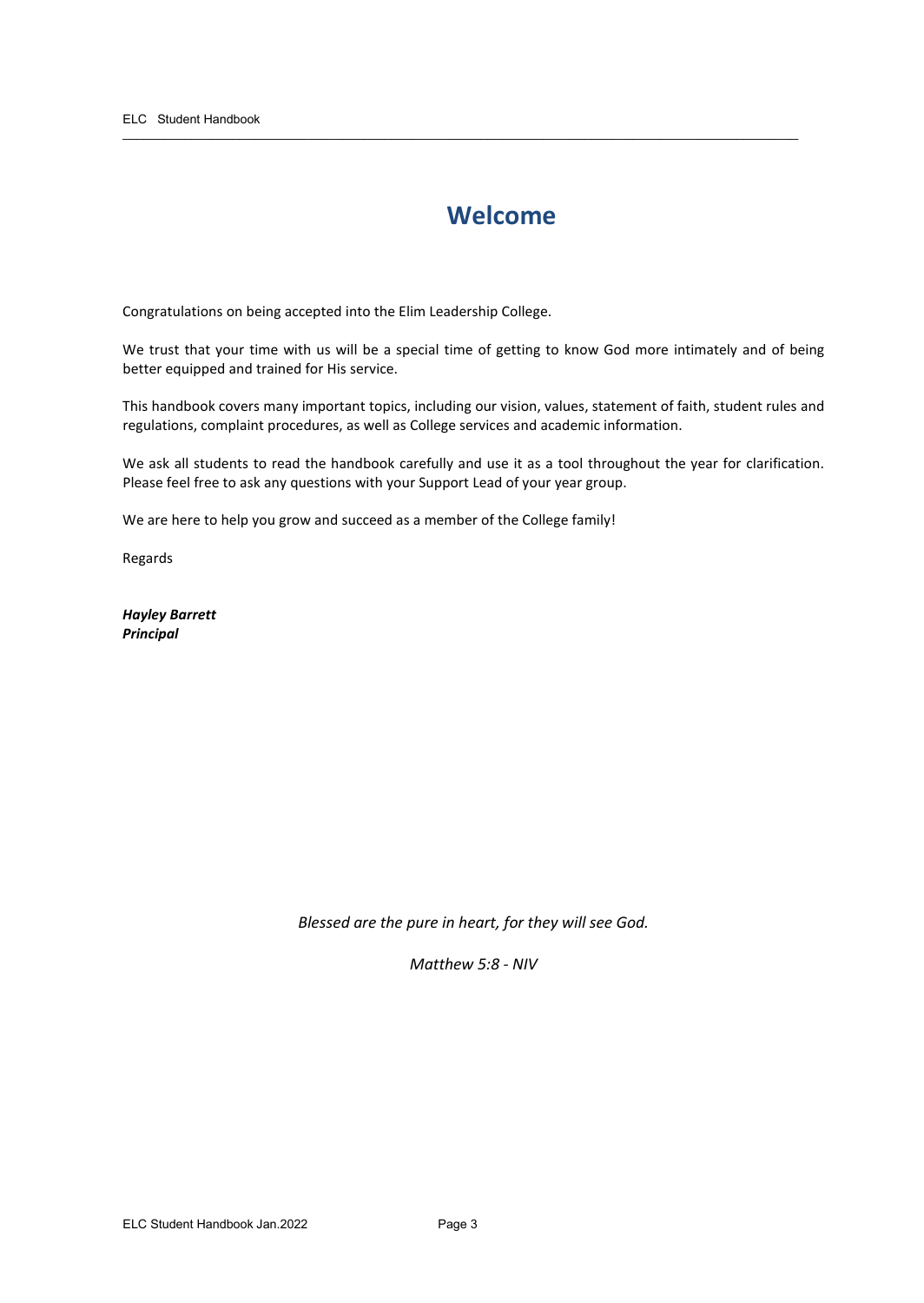# Elim Leadership College

 $\overline{\phantom{a}}$  ,  $\overline{\phantom{a}}$  ,  $\overline{\phantom{a}}$  ,  $\overline{\phantom{a}}$  ,  $\overline{\phantom{a}}$  ,  $\overline{\phantom{a}}$  ,  $\overline{\phantom{a}}$  ,  $\overline{\phantom{a}}$  ,  $\overline{\phantom{a}}$  ,  $\overline{\phantom{a}}$  ,  $\overline{\phantom{a}}$  ,  $\overline{\phantom{a}}$  ,  $\overline{\phantom{a}}$  ,  $\overline{\phantom{a}}$  ,  $\overline{\phantom{a}}$  ,  $\overline{\phantom{a}}$ 

| 1     | Introduction                                                                           | 6              |  |  |  |
|-------|----------------------------------------------------------------------------------------|----------------|--|--|--|
| 1.1   | <b>Our Mission</b>                                                                     | 6              |  |  |  |
| 1.2   | Our Statement of Faith                                                                 | $6\phantom{a}$ |  |  |  |
| 1.3   | <b>Statement of Educational Activities</b><br>Treaty of Waitangi Policy and Procedures |                |  |  |  |
| 1.4   |                                                                                        |                |  |  |  |
| 1.5   | Ownership                                                                              | 8              |  |  |  |
| 2     | <b>Student Rules and Regulations</b>                                                   | 9              |  |  |  |
| 2.1   | Student Behaviour                                                                      | 9              |  |  |  |
| 2.1.1 | Code of Behaviour                                                                      | 9              |  |  |  |
| 2.1.2 | Attendance                                                                             | 9              |  |  |  |
| 2.1.3 | Absences                                                                               | 9              |  |  |  |
| 2.1.4 | Block Courses (Internship only)                                                        | 10             |  |  |  |
| 2.1.5 | Church Involvement                                                                     | 11             |  |  |  |
| 2.1.6 | Request for Notification of Change of Contact Details                                  | 11             |  |  |  |
| 2.2   | <b>Academic Requirements</b>                                                           | 11             |  |  |  |
| 2.2.1 | Learner Management System                                                              | 11             |  |  |  |
| 2.2.2 | Regulations                                                                            | 11             |  |  |  |
| 2.2.3 | Extensions                                                                             | 11             |  |  |  |
| 2.2.4 | Plagiarism                                                                             | 12             |  |  |  |
| 2.3   | <b>Campus Services</b>                                                                 | 12             |  |  |  |
| 2.3.1 | Student ID Card                                                                        | 12             |  |  |  |
| 2.3.2 | Bring Your Own Device (BYOD)                                                           | 12             |  |  |  |
| 2.3.3 | Use of Electronic Media                                                                | 12             |  |  |  |
| 2.4   | <b>Student Loans and Allowances</b>                                                    | 13             |  |  |  |
| 2.5   | Feesfree                                                                               | 13             |  |  |  |
| 3     | <b>Student Support</b>                                                                 | 15             |  |  |  |
| 3.1   | <b>Pastoral Care</b>                                                                   | 15             |  |  |  |
| 3.2   | Orientation                                                                            | 15             |  |  |  |
| 3.3   | Academic Support                                                                       | 15             |  |  |  |
| 3.4   | <b>International Student Support</b>                                                   | 16             |  |  |  |
| 4     | <b>Complaints and Grievances</b>                                                       | 17             |  |  |  |
| 4.1   | <b>General Policies</b>                                                                | 17             |  |  |  |
| 4.2   | Infringements                                                                          | 17             |  |  |  |
| 4.2.1 | Serious Infringements (all students)                                                   | 17             |  |  |  |
| 4.2.2 | Serious Infringements (Interns)                                                        |                |  |  |  |
| 4.2.3 | Very Serious Infringements (Interns)                                                   | 18             |  |  |  |
| 4.3   | Procedures                                                                             |                |  |  |  |
| 4.3.1 | <b>General Procedures</b>                                                              |                |  |  |  |
| 4.4   | NZQA Complaints Procedure                                                              |                |  |  |  |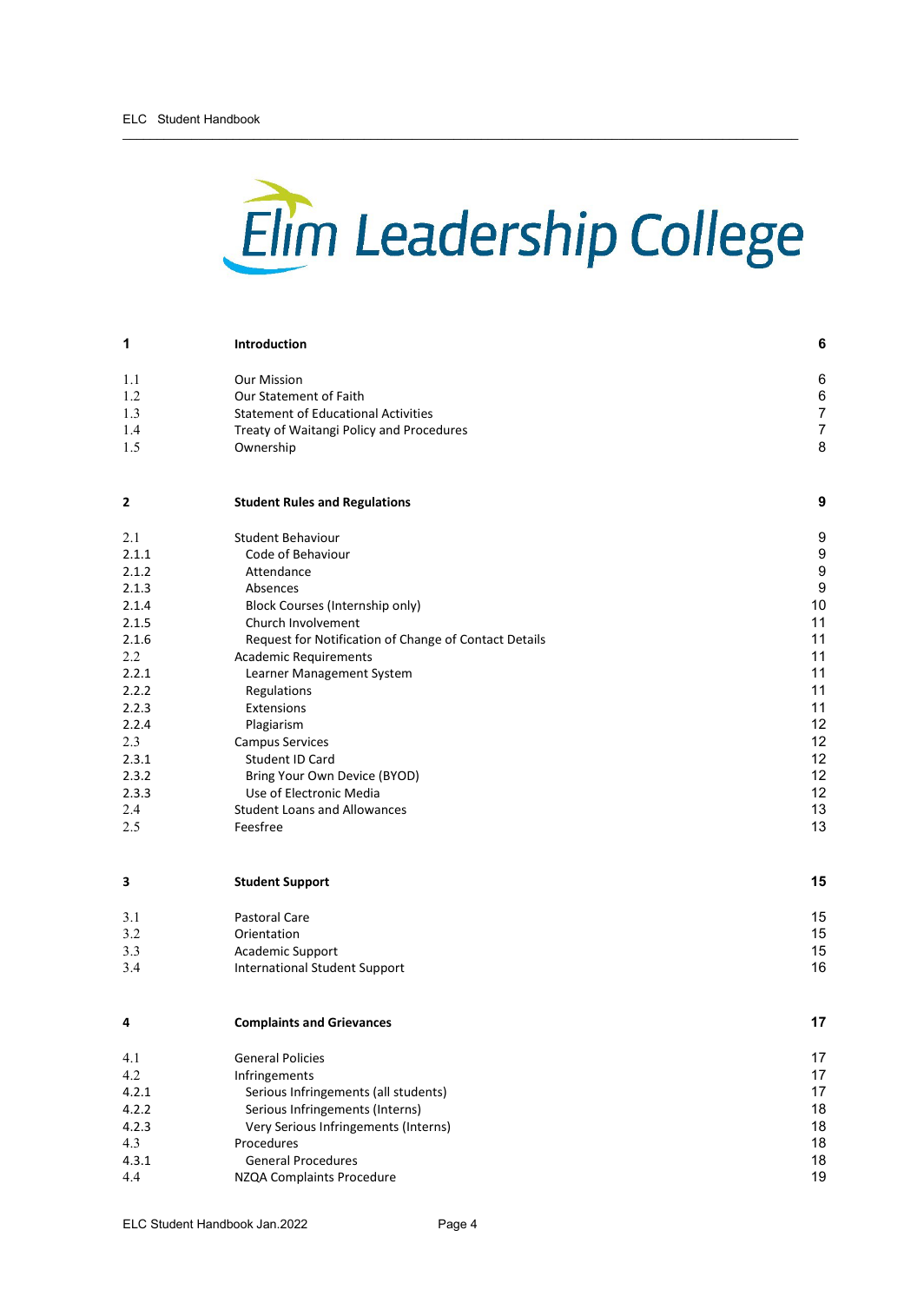#### ELC Student Handbook

| 4.4.1 |                                               |    |
|-------|-----------------------------------------------|----|
|       | Overview                                      | 19 |
| 4.4.2 | Grounds for Complaints to NZQA                | 20 |
| 4.4.3 | NZQA Processing of Complaints                 | 20 |
| 4.4.4 | <b>International Student Complaints</b>       | 20 |
|       |                                               |    |
| 5     | <b>General Policies</b>                       | 21 |
| 5.1   | <b>Entry Policies</b>                         | 21 |
| 5.2   | <b>Entry Criteria</b>                         | 21 |
| 5.2.1 | Entry Criteria Level 3                        | 21 |
| 5.2.2 | Entry Criteria Level 4, 5, 6 Internship       | 21 |
| 5.3   | <b>Equal Educational Opportunities Policy</b> | 22 |
| 5.4   | Recognition of Prior Learning Policy          | 22 |
| 5.5   | <b>Credit Transfer Policy</b>                 | 22 |
| 5.6   | Withdrawal and Refund Policy                  | 23 |
| 5.7   | Fee Protection Policy                         | 25 |
| 5.8   | <b>Graduation Policy</b>                      | 25 |
| 5.9   | Awards                                        | 25 |
| 5.10  | <b>Privacy Policy</b>                         | 26 |
| 6     | <b>Assessments</b>                            | 27 |
|       |                                               |    |
| 6.1   | <b>Course Descriptions</b>                    | 27 |
| 6.2   | Achieving in Assessments                      | 27 |
| 6.2.1 | <b>Initial Assessment Process</b>             | 27 |
| 6.2.2 | Resubmissions                                 | 27 |
| 6.2.3 | <b>Appeal Process</b>                         | 28 |
| 6.2.4 | <b>Student Impaired Performance</b>           | 28 |
| 6.3   | Use of Te Reo Maori in Assessments            | 29 |
| 7     | <b>Health and Safety</b>                      | 30 |
| 7.1   | Introduction                                  | 30 |
| 7.2   | <b>Bullying and Harassment</b>                | 30 |
| 7.3   | Regulations relating to Pandemics             | 31 |
| 7.4   | <b>Block Courses</b>                          | 31 |
| 7.5   | At your place of Internship                   | 31 |
| 7.6   | Hazard Identification and Control             | 31 |
| 7.6.1 | <b>Hazard Management</b>                      | 32 |
| 7.6.2 | Steps When Minimising a Hazard                | 32 |
| 7.7   | Occupational Overuse Syndrome                 | 32 |

 $\overline{\phantom{a}}$  ,  $\overline{\phantom{a}}$  ,  $\overline{\phantom{a}}$  ,  $\overline{\phantom{a}}$  ,  $\overline{\phantom{a}}$  ,  $\overline{\phantom{a}}$  ,  $\overline{\phantom{a}}$  ,  $\overline{\phantom{a}}$  ,  $\overline{\phantom{a}}$  ,  $\overline{\phantom{a}}$  ,  $\overline{\phantom{a}}$  ,  $\overline{\phantom{a}}$  ,  $\overline{\phantom{a}}$  ,  $\overline{\phantom{a}}$  ,  $\overline{\phantom{a}}$  ,  $\overline{\phantom{a}}$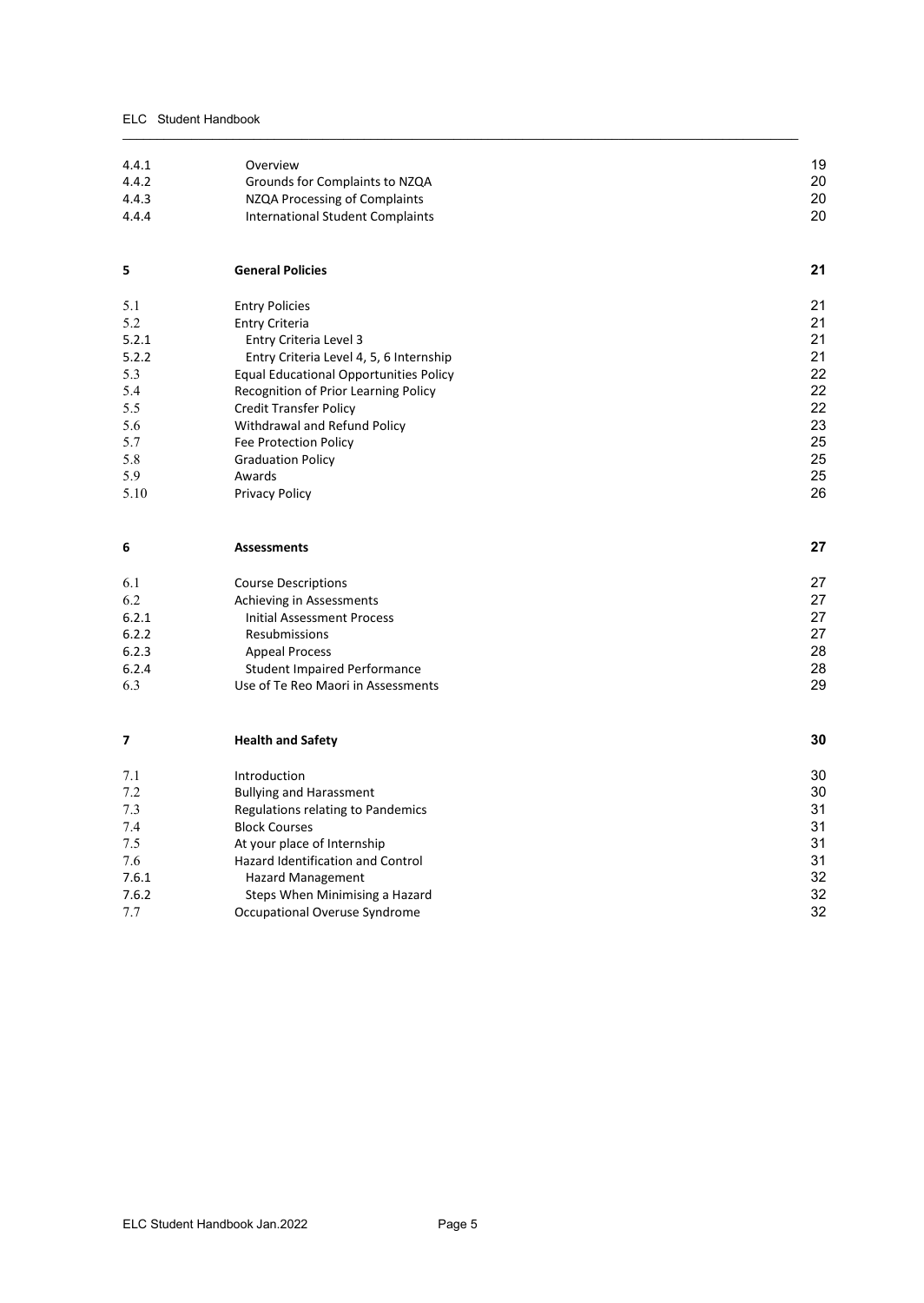## <span id="page-5-0"></span>**<sup>1</sup> Introduction**

## <span id="page-5-1"></span>**1.1** *Our Mission*

To train, and equip leaders who will reach, serve and influence the world for Christ.

 $\overline{\phantom{a}}$  ,  $\overline{\phantom{a}}$  ,  $\overline{\phantom{a}}$  ,  $\overline{\phantom{a}}$  ,  $\overline{\phantom{a}}$  ,  $\overline{\phantom{a}}$  ,  $\overline{\phantom{a}}$  ,  $\overline{\phantom{a}}$  ,  $\overline{\phantom{a}}$  ,  $\overline{\phantom{a}}$  ,  $\overline{\phantom{a}}$  ,  $\overline{\phantom{a}}$  ,  $\overline{\phantom{a}}$  ,  $\overline{\phantom{a}}$  ,  $\overline{\phantom{a}}$  ,  $\overline{\phantom{a}}$ 

## <span id="page-5-2"></span>**1.2** *Our Statement of Faith*

We believe:

The Bible is the inspired Word of God.

The Godhead exists in an eternal trinity of Father, Son and Holy Spirit.

The Church is made up of all persons who have been regenerated by the Holy Spirit and made new creations in Jesus Christ.

That all have sinned and fall short of the glory of God, and that through the death and risen power of Christ, all who believe and confess Jesus as Lord can be saved from the penalty and power of sin.

That our Lord is the baptiser in the Holy Spirit, and that this baptism with signs following is promised to every believer.

That Jesus will return again for His Church.

Believers in Jesus Christ will produce the fruits of His Spirit (Galatians 5:22-23).

The Church should claim and manifest the nine gifts of the Holy Spirit (1 Corinthians 12:8-10) God has given some apostles, some prophets, some evangelists, some pastors and some teachers, for the perfecting of the saints, for the work of ministry, and for the edification of the body of Christ (Ephesians 4:11-12).

Marriage is the legal, moral and spiritual union of one man and one woman to the exclusion of all others, voluntarily entered into for life. God intended marriage to be a partnership of mutual love, respect and honour, and that it is the biblical context for God's gift of sexual intimacy. Marriage between one man and one woman is the ideal and God-intended context in which to conceive and raise children. (Genesis 2:24).

The Minister must live a life which displays adherence to the teachings of the Bible and Elim's statement of faith. The minister must live a life worthy of our Lord Jesus Christ by living in accordance with standards of biblical morality and Christ-like character, and by seeking to grow in the knowledge of God. The standards of biblical morality dictate that a minister must not engage in sexual immorality, including sexual relationships outside of the marriage relationship, or homosexuality. A minister must not be a thief, a coveter, a drunkard, a person who secures money or favours by intimidation or the misuse of authority, or a worshipper of idols. A minister must not marry persons other than a heterosexual couple. (Colossians 1:10, 1 Corinthians 6:9-10).

In the resurrection of the dead, the eternal happiness of all true believers in Christ and the eternal punishment of all Christ rejecters.

We believe in the following ordinances:

• Partaking in the Lord's Supper, in memory of our Lord's death and imminent return.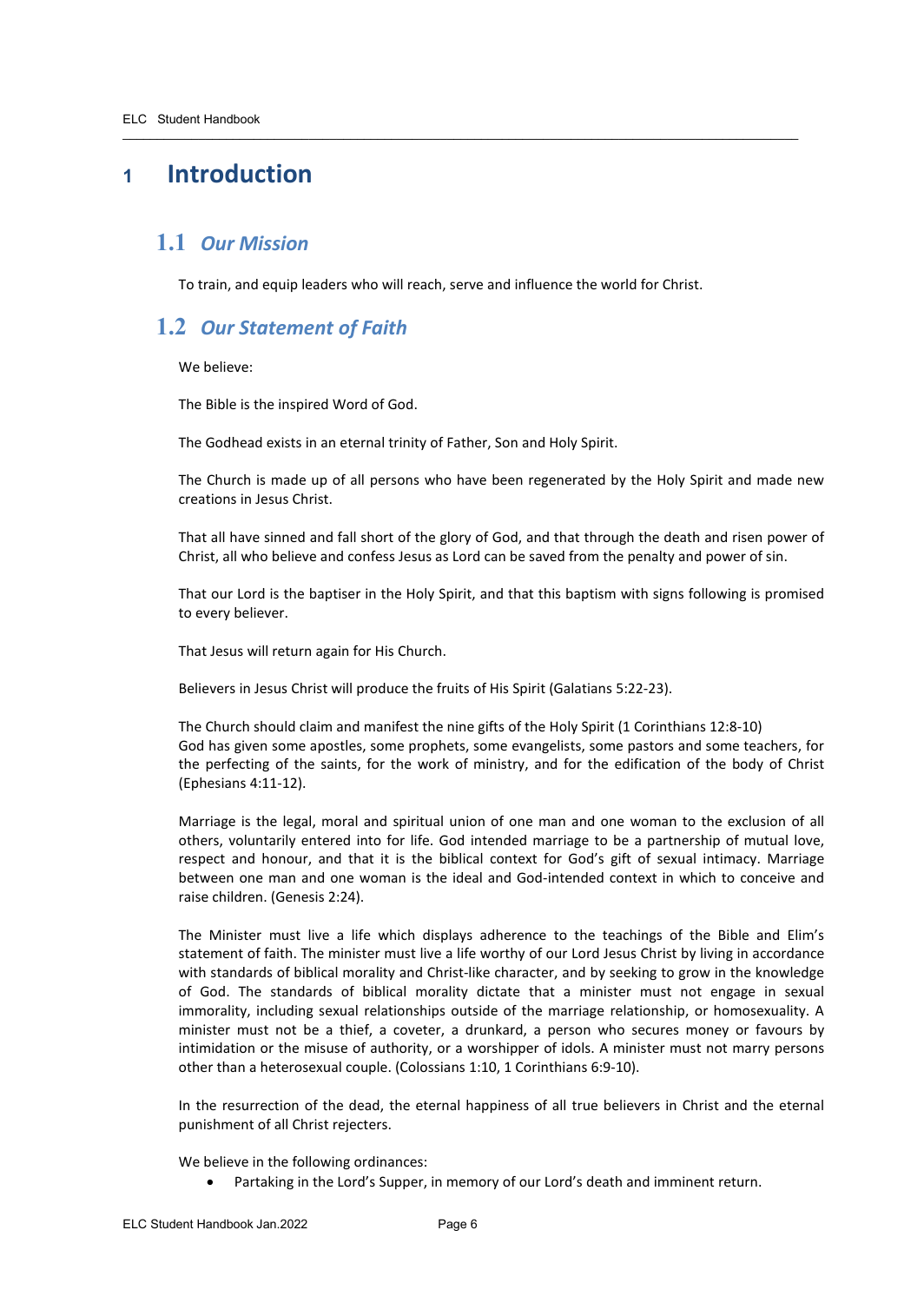- Baptism by immersion for believers.
- The laying on of hands.
- The anointing of the sick with oil.

## <span id="page-6-0"></span>**1.3** *Statement of Educational Activities*

The Elim Leadership College exists to provide training of excellence in Christian ministry, particularly for those who are likely to assume full time positions in churches in the future. It has accreditation for the following delivery sites:

 $\overline{\phantom{a}}$  ,  $\overline{\phantom{a}}$  ,  $\overline{\phantom{a}}$  ,  $\overline{\phantom{a}}$  ,  $\overline{\phantom{a}}$  ,  $\overline{\phantom{a}}$  ,  $\overline{\phantom{a}}$  ,  $\overline{\phantom{a}}$  ,  $\overline{\phantom{a}}$  ,  $\overline{\phantom{a}}$  ,  $\overline{\phantom{a}}$  ,  $\overline{\phantom{a}}$  ,  $\overline{\phantom{a}}$  ,  $\overline{\phantom{a}}$  ,  $\overline{\phantom{a}}$  ,  $\overline{\phantom{a}}$ 

- o 198 Mahia Road, Manurewa
- o 159 Botany Road, Howick

The training delivered comprises the following programmes:

- Certificate in Christian Studies (part-time), Level 3 40 credits
- Certificate in Christian Ministry (Internship), Level 4 120 credits
- Diploma in Christian Studies (Christian Leadership), Level 5 120 credits
- Diploma in Christian Studies (Christian Leadership), Level 6 120 credits

All the programmes and are taught online. Programmes at levels 4, 5 and 6 have two face to face block courses of 3 days each per year.

Local supervision and personal mentoring play a key role in all programmes.

All programmes have input from the following stakeholders – students, lecturers, faculty, Elim Christian College Pastors, Elim National Leadership team and the Governance Board. The College is open to developing and fostering synergistic relationships with other training providers, churches, agencies and accrediting institutions.

The College accepts enrolments from International Students and is a signatory to the Code of Practice.

## <span id="page-6-1"></span>**1.4** *Treaty of Waitangi Policy and Procedures*

The Elim Leadership College is aware of Te Tiriti o Waitangi in its operations. The College addresses the principles of the Treaty through the implementation of the practices below:

- **Ako**  the concept that recognises the knowledge that both teachers and learners bring to learning interactions. This is fostered through the learning experience and evidenced by student feedback and supervisor reports.
- **Whānaungatanga –** the concept of maintaining and fostering relationships that emphasise the importance of togetherness and the co-operative nature of learning. Block courses are the cornerstone of fostering relationships as students meet and live together for 5 days three times a year.
- **Tuakana-teina** the concept of mentoring relationships to support learning. Each student has regular meetings with a mentor and supervisor in the workplace (internship). The student is also connected to the local pastor who is a role model, and other relationships in the workplace support peer learning.
- Kanohi ki te kanohi face to face teaching. Students are able to book face to face appointments with their student support person at Block Courses.
- **Cultural Awareness** ELC desires to encourage cross cultural awareness including understanding of Māori cultural values, beliefs and practices.
- **Education** Students are able to submit assessments in Te Reo (see 8.3)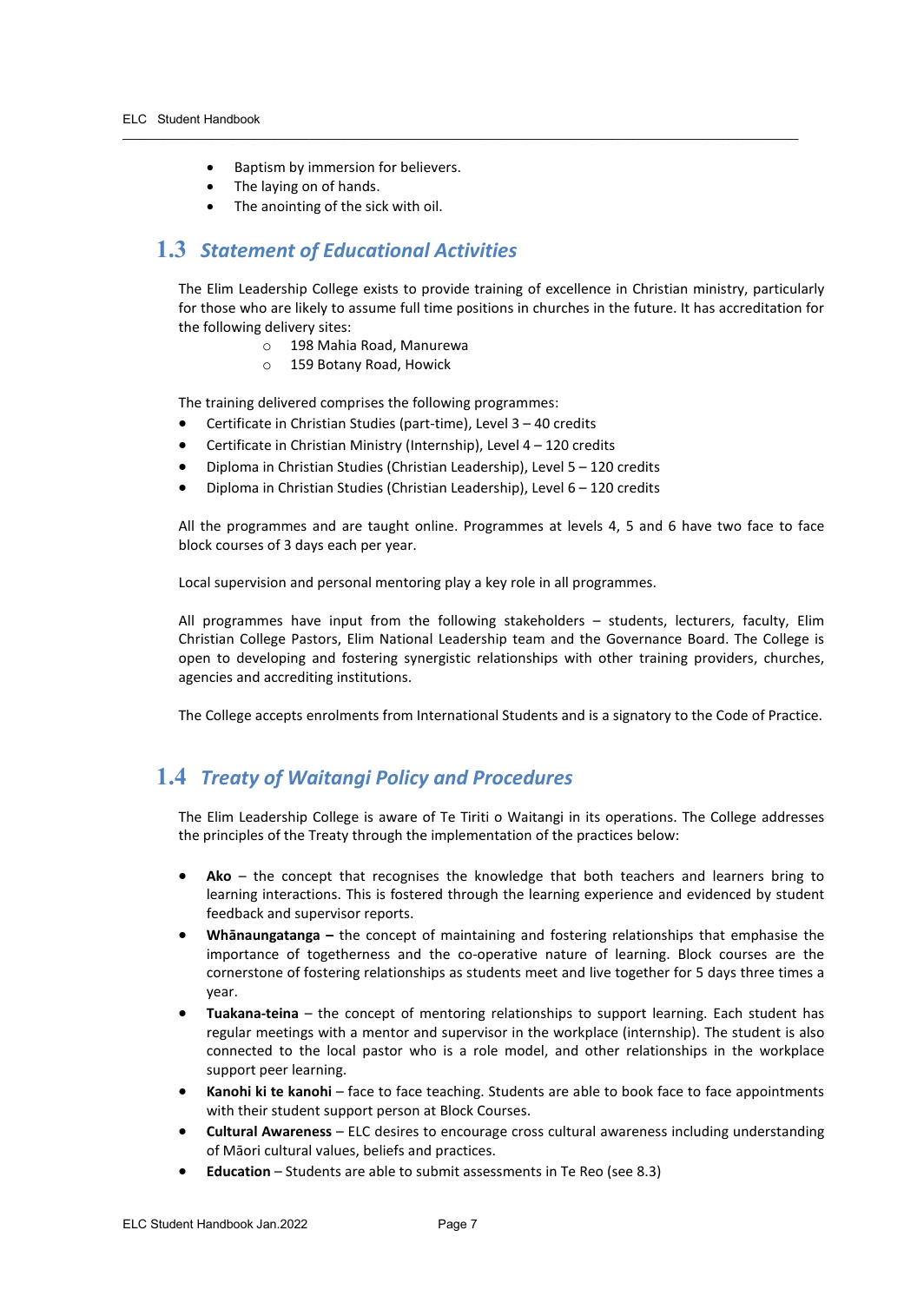## <span id="page-7-0"></span>**1.5** *Ownership*

Elim Leadership College is wholly owned by the Elim Property Trust. The Elim Property Trust is a registered Charitable Trust under the Charitable Trusts Act 1957.

 $\overline{\phantom{a}}$  ,  $\overline{\phantom{a}}$  ,  $\overline{\phantom{a}}$  ,  $\overline{\phantom{a}}$  ,  $\overline{\phantom{a}}$  ,  $\overline{\phantom{a}}$  ,  $\overline{\phantom{a}}$  ,  $\overline{\phantom{a}}$  ,  $\overline{\phantom{a}}$  ,  $\overline{\phantom{a}}$  ,  $\overline{\phantom{a}}$  ,  $\overline{\phantom{a}}$  ,  $\overline{\phantom{a}}$  ,  $\overline{\phantom{a}}$  ,  $\overline{\phantom{a}}$  ,  $\overline{\phantom{a}}$ 

The Trust also owns the assets and intellectual property of the Elim Christian Centre, a self-governing fellowship under the oversight of its pastor and elders, which is affiliated with and responsible to the Elim Churches of New Zealand. The College is an operating campus of the Elim Christian Centre.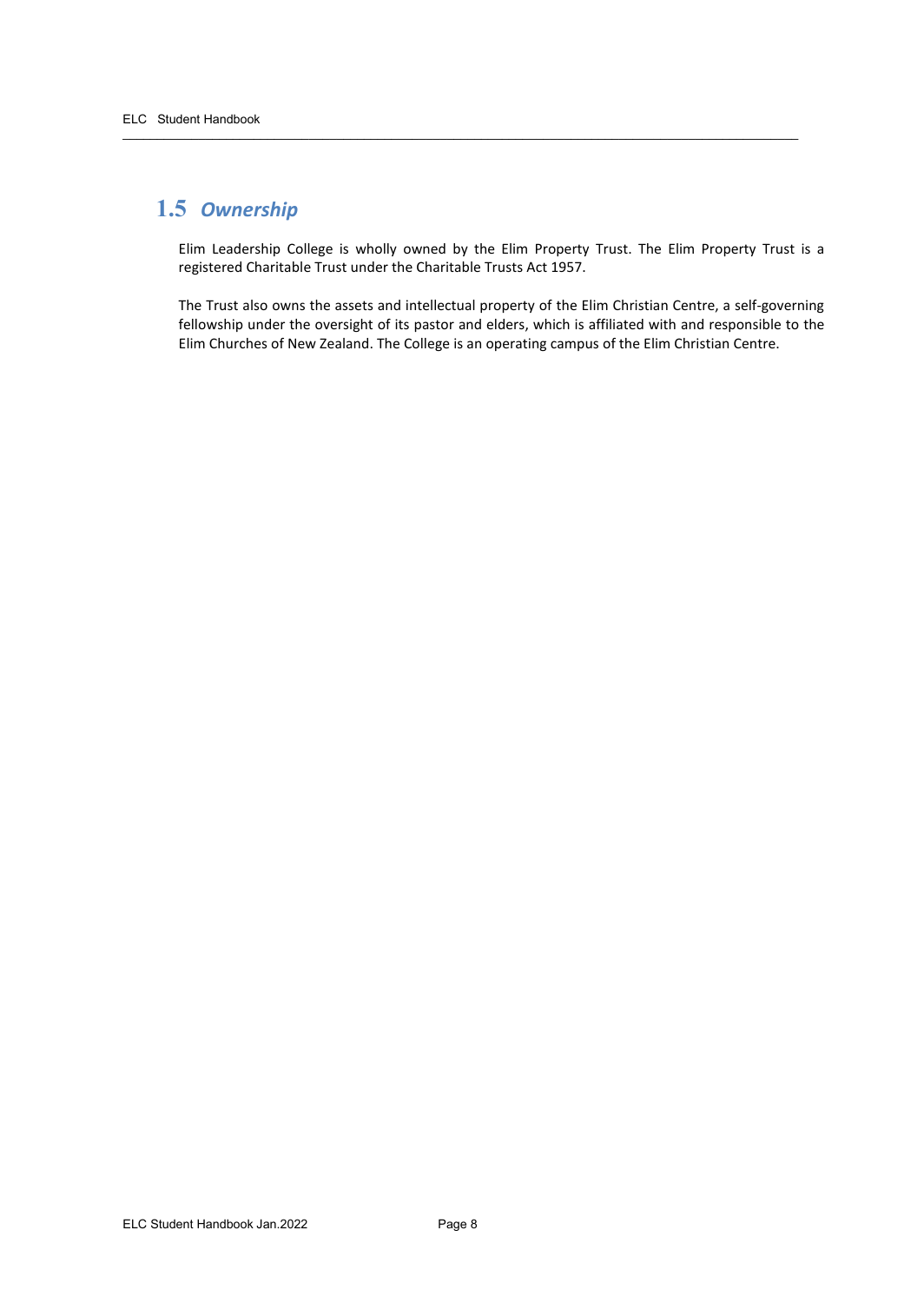## <span id="page-8-0"></span>**2 Student Rules and Regulations**

## <span id="page-8-1"></span>**2.1** *Student Behaviour*

#### <span id="page-8-2"></span>**2.1.1 Code of Behaviour**

As students of ELC you are ambassadors for, and representatives of the College. Consequently we require the following commitment from our enrolled students:

- To love the Lord with all your heart, soul, mind, and strength.
- To daily seek Him and His will for your life, demonstrating dependence on the Holy Spirit and a passion for the lost.
- To pursue excellence in class activities, practical work and ministry opportunities.

 $\overline{\phantom{a}}$  ,  $\overline{\phantom{a}}$  ,  $\overline{\phantom{a}}$  ,  $\overline{\phantom{a}}$  ,  $\overline{\phantom{a}}$  ,  $\overline{\phantom{a}}$  ,  $\overline{\phantom{a}}$  ,  $\overline{\phantom{a}}$  ,  $\overline{\phantom{a}}$  ,  $\overline{\phantom{a}}$  ,  $\overline{\phantom{a}}$  ,  $\overline{\phantom{a}}$  ,  $\overline{\phantom{a}}$  ,  $\overline{\phantom{a}}$  ,  $\overline{\phantom{a}}$  ,  $\overline{\phantom{a}}$ 

- To cultivate positive social relationships, loving your neighbour as yourself and respecting diversity in the body of Christ.
- To respect the rights and property of others.
- To dress in an appropriate manner.
- To abstain from all immoral and illegal acts, avoiding "every kind of evil".
- To abide by College standards for attendance, punctuality and timeliness. To be punctual in attendance for online lectures and practical ministry requirements identified in the ministry plan.
- To maintain purity in relationships.
- Students in the internship programme are expected to willingly submit to the student supervisor's direction pertaining to their course requirements. Failure to meet this requirement may result in a review of their continuation in the internship programme.

#### <span id="page-8-3"></span>**2.1.2 Attendance**

Timetables clearly define class times. Students are required to be in attendance for all their online classes.

- All students are expected to attend their local Church regularly (normally weekly).
- Block courses all interns (Level 4, 5 and 6) are expected to attend two, live-in block courses in Auckland.
- Elim Conference all interns (Level 4, 5 and 6) are expected to attend and may be required to serve at, the Elim National ONE Conference held in the term 3 school holidays each year. This is not applicable for the Level 3 part-time programme.

#### <span id="page-8-4"></span>**2.1.3 Absences**

- If a student is absent unexpectedly, the College must be notified as soon as possible. Absence will be accepted for exceptional circumstances such as: sickness, bereavement, accident, and other serious situations.
- If a student misses a lecture due to illness or other reason, they are required to watch the recording that same week and inform their Student Support person that they have completed this.
- Unexpected absences must be notified by the time the student is expected in class or as soon as possible after that.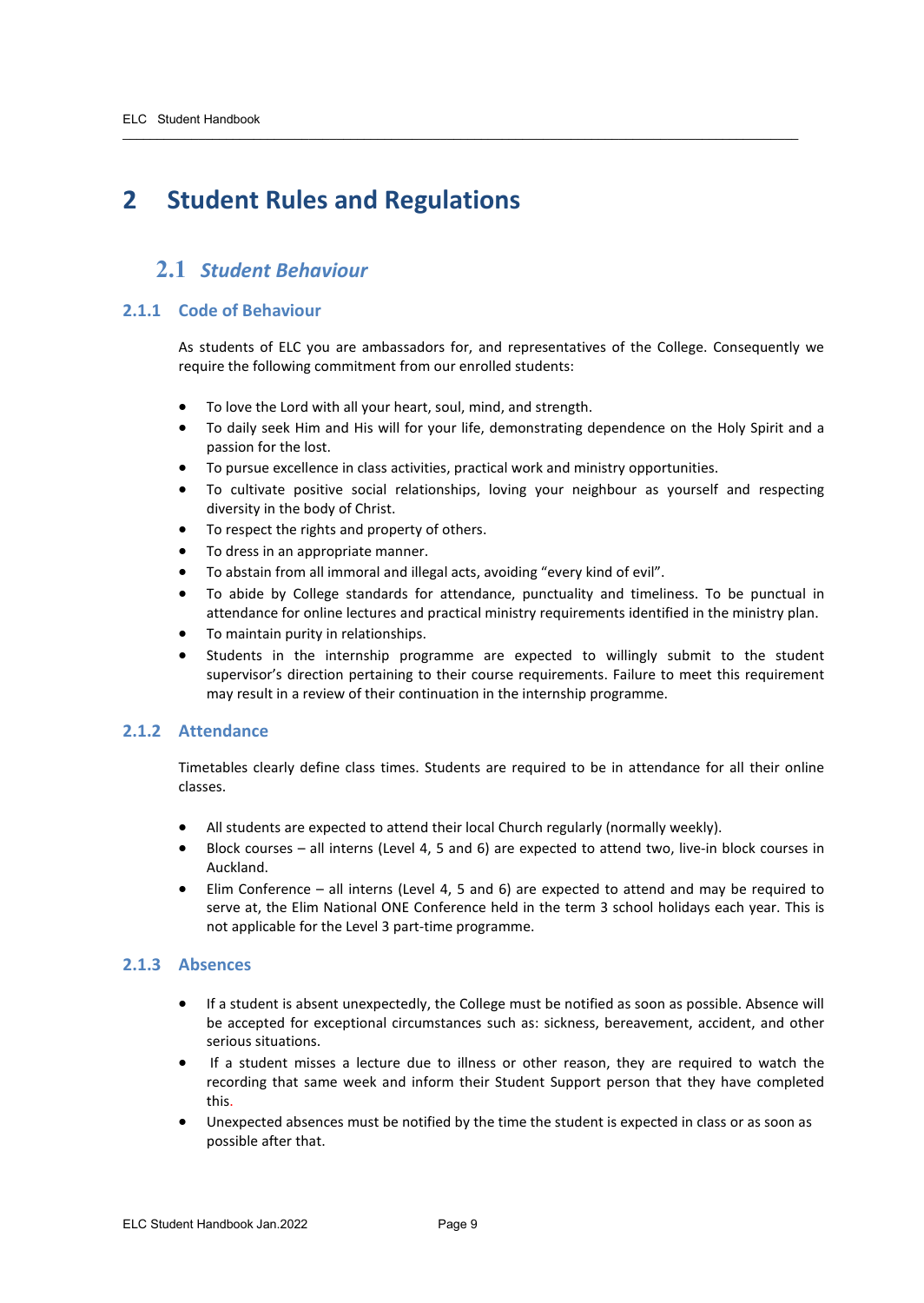• Students will not be exempted from class for personal matters such as banking or driving license tests. When arranging personal appointments such as dentist or doctors, students should request times that do not clash with their study and internship commitments.

 $\overline{\phantom{a}}$  ,  $\overline{\phantom{a}}$  ,  $\overline{\phantom{a}}$  ,  $\overline{\phantom{a}}$  ,  $\overline{\phantom{a}}$  ,  $\overline{\phantom{a}}$  ,  $\overline{\phantom{a}}$  ,  $\overline{\phantom{a}}$  ,  $\overline{\phantom{a}}$  ,  $\overline{\phantom{a}}$  ,  $\overline{\phantom{a}}$  ,  $\overline{\phantom{a}}$  ,  $\overline{\phantom{a}}$  ,  $\overline{\phantom{a}}$  ,  $\overline{\phantom{a}}$  ,  $\overline{\phantom{a}}$ 

• New Zealand Domestic students on allowances not completing course requirements for a valid reason will be notified to **Studylink**. This may result in the suspension of your student allowance (if you are receiving one). ELC course requirements include regular attendance and submission of assessment work.

#### *2.1.3.1 International Student Absences*

- International students are required to attend the programme at all times unless there are genuine reasons for absences.
- Valid reasons for absences must be provided and supported by evidence.
- Supervisors must inform ELC if the International student has been absent from their practical internship.
- Attendance will be closely monitored and recorded in the Student Management System.
- Failure to meet the attendance requirement may result in the students' withdrawal from the programme of study and subsequent notification to Immigration NZ.
- Academic progress will be monitored by ELC and unsatisfactory progress where there are no extenuating circumstances will result in:
	- A verbal conversation with the student
	- o Discussions with the supervisor and appropriate local church personnel if required
	- o A first written warning issued by ELC
	- o A final letter of warning if after a period (usually 14 days) the poor attendance/attainment persists
	- o Termination of enrolment procedures
	- o The withdrawal of the student from the programme of study and notification to Immigration NZ by ELC within 7 days of the withdrawal.

#### <span id="page-9-0"></span>**2.1.4 Block Courses (Internship only)**

As part of the learning process for Levels 4, 5 and 6, there are two 3 day, live-in Block Courses held in Auckland each year. Block courses include face to face lectures, opportunities for students to network and meet ELC staff. There is also time allocated for worship and spiritual ministry.

These are usually timetabled for February, and May/June. An online Block course is held in August with the dates published in December before the year of study.

Students arrange their own transport to and from Block, although ELC will organise collection from Auckland Domestic Airport. Transport costs, and accommodation outside the Block course dates, are the responsibility of the student.

All meals and accommodation during Block course are provided. Prior to each Block course more information will be given to students.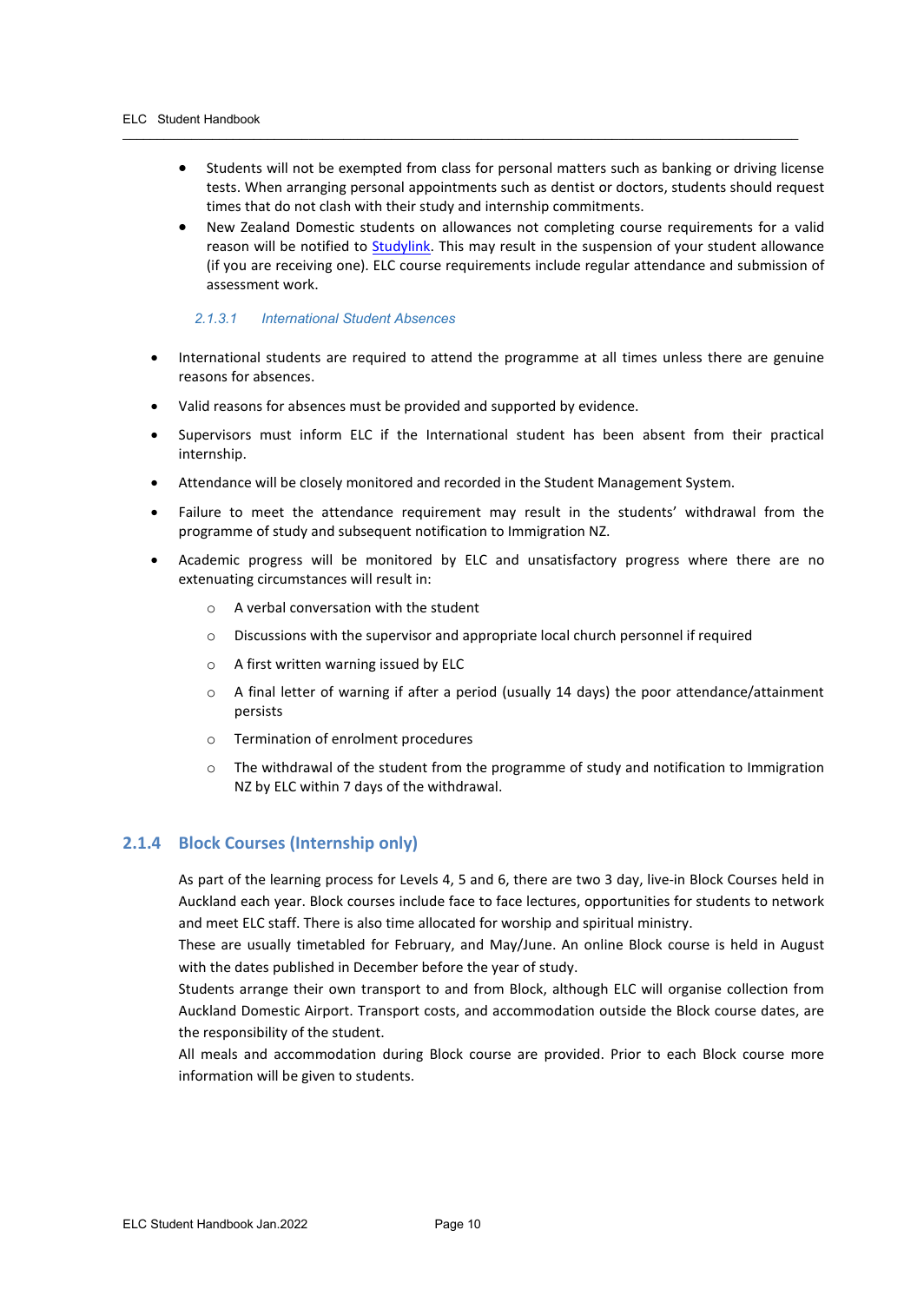#### <span id="page-10-0"></span>**2.1.5 Church Involvement**

It is a requirement that all students will be **vitally** involved in their local church life by actively participating in the church fellowship of which they are members. Students are also asked to remain committed to one church for the duration of their studies.

 $\overline{\phantom{a}}$  ,  $\overline{\phantom{a}}$  ,  $\overline{\phantom{a}}$  ,  $\overline{\phantom{a}}$  ,  $\overline{\phantom{a}}$  ,  $\overline{\phantom{a}}$  ,  $\overline{\phantom{a}}$  ,  $\overline{\phantom{a}}$  ,  $\overline{\phantom{a}}$  ,  $\overline{\phantom{a}}$  ,  $\overline{\phantom{a}}$  ,  $\overline{\phantom{a}}$  ,  $\overline{\phantom{a}}$  ,  $\overline{\phantom{a}}$  ,  $\overline{\phantom{a}}$  ,  $\overline{\phantom{a}}$ 

#### <span id="page-10-1"></span>**2.1.6 Request for Notification of Change of Contact Details**

The College strives to always maintain correct contact details for all students in order to facilitate good and timely communication. It is important that you notify us promptly if there are any changes to your contact details.

## <span id="page-10-2"></span>**2.2** *Academic Requirements*

#### <span id="page-10-3"></span>**2.2.1 Learner Management System**

The College uses a Web based learner management system called Moodle. The learner management system has all your course information, such as timetables, course descriptions, course manuals, assessments, links to lectures, recorded lectures, hand-outs and PowerPoint presentations. You will have a unique login and password to enable you to gain access to the courses and assessments relevant to your studies.

Please note-we do not provide printed information, everything is provided electronically.

#### <span id="page-10-4"></span>**2.2.2 Regulations**

All assessments must be completed in accordance with Course Requirements.

- All assessments should be completed by the due date which is advised at the start of each course to attain maximum marks.
- Students are advised that when quoting from a source, the student must acknowledge the source in their assessments. Plagiarism will not be accepted. See Section 2.2.4 Plagiarism.
- Assessments are to be completed to the approved format. See Section 6 Assessments.
- Students may be excluded from lectures until assessments have been submitted
- Any request for an extension must be made before the due date and requires an adequate reason for non-completion by the due date. Reasons such as bereavement, sickness, hospitalisation, accident, exceptional stress or exceptional relationship difficulties will be considered.
- Late work without an extension will be automatically down-graded. This may affect your final grade as stated on a transcript. If an adequate explanation is given to the lecturer before the assessment is due, the penalty may not necessarily be applied.

#### <span id="page-10-5"></span>**2.2.3 Extensions**

• Any request for an extension must be made before the due date and requires an adequate reason for non-completion by the due date. A Request for Extension Form must be completed and is found on Moodle at the top of every course. Extension Reasons such as bereavement, medical, and family issues will be considered. Documentation may be requested to support your request.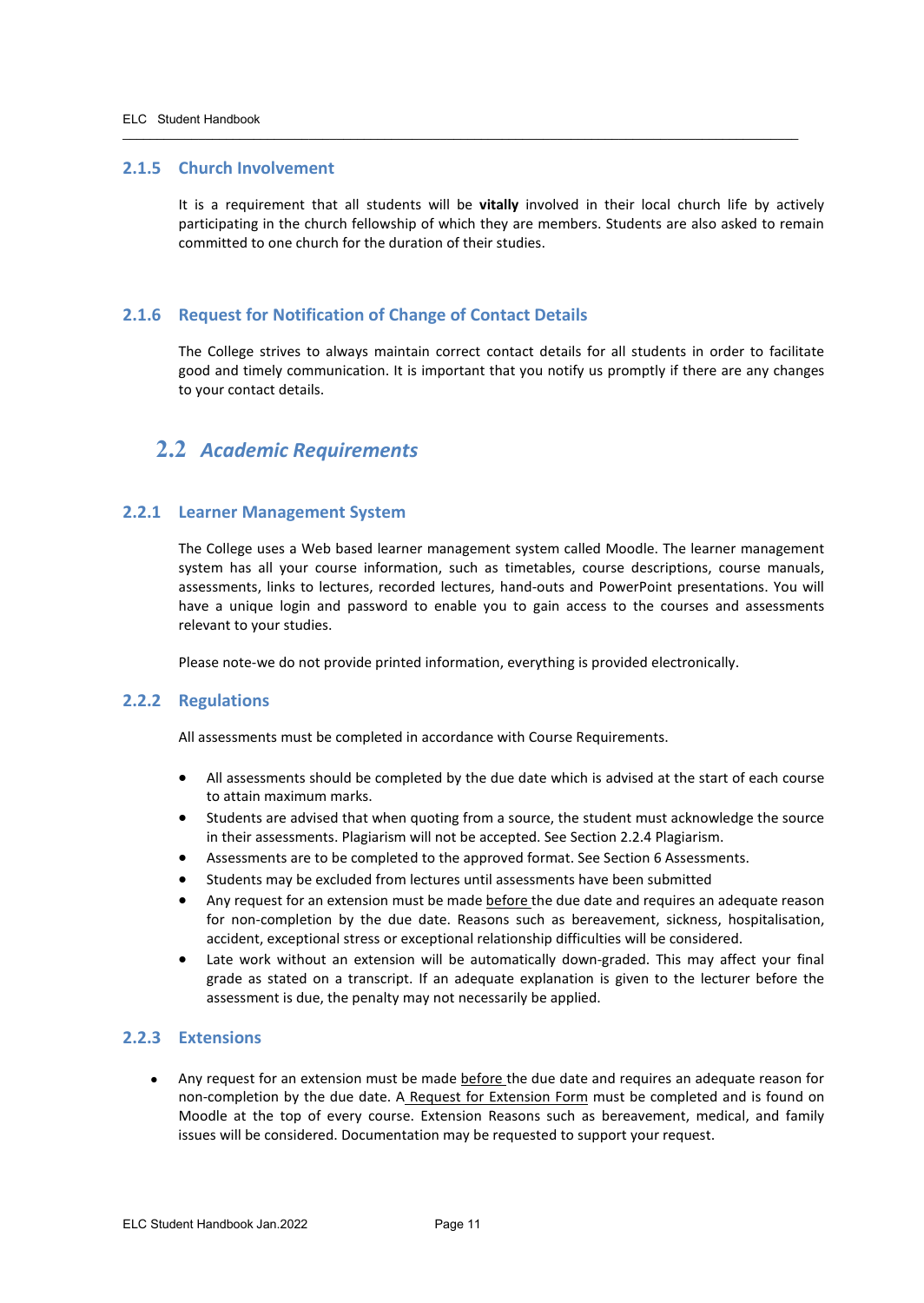#### <span id="page-11-0"></span>**2.2.4 Plagiarism**

Plagiarism is presenting someone else's work or ideas as if they were your own without clear acknowledgement of the actual source. Cheating and plagiarism attack the basis for academic credibility and Christian behaviour. They are inconsistent with Christian values of honesty and truthfulness. Academic dishonesty includes:

 $\overline{\phantom{a}}$  ,  $\overline{\phantom{a}}$  ,  $\overline{\phantom{a}}$  ,  $\overline{\phantom{a}}$  ,  $\overline{\phantom{a}}$  ,  $\overline{\phantom{a}}$  ,  $\overline{\phantom{a}}$  ,  $\overline{\phantom{a}}$  ,  $\overline{\phantom{a}}$  ,  $\overline{\phantom{a}}$  ,  $\overline{\phantom{a}}$  ,  $\overline{\phantom{a}}$  ,  $\overline{\phantom{a}}$  ,  $\overline{\phantom{a}}$  ,  $\overline{\phantom{a}}$  ,  $\overline{\phantom{a}}$ 

- Copying the work of another student
- Directly copying part or the whole of the work of others (including web pages, and written or electronic text)
- Allowing others to copy part or the whole of your academic work.
- Summarising another person's work

While students may choose to collaborate on the research for an assignment, the final document submitted for that assignment must be the student's own work.

A student violating this principle of intellectual responsibility will receive a zero percent mark for that assignment. In many cases this may result in them not being able to pass the course involved. They may also face disciplinary action including possible suspension from the College.

## <span id="page-11-1"></span>**2.3** *Campus Services*

#### <span id="page-11-2"></span>**2.3.1 Student ID Card**

- Once the enrolment process has been completed, and the student has completed the first eight days at College, a Student Identity Card (ID) may be issued. This card confirms you are attending Elim Leadership College and is useful for accessing student services, discounts etc.
- You need to supply a photo for this purpose as per your application. The identification card is valid only for your period of enrolment in the College and only for full-time students.
- If a student withdraws, they must return their identity card to the College.
- Student ID cards for part-time programmes are available at your own cost fro[m studentcard.nz](http://studentcard.nz/)

#### <span id="page-11-3"></span>**2.3.2 Bring Your Own Device (BYOD)**

All students are expected to have a personal IT device. No printed student workbooks are provided by the College as all workbooks are provided online.

Students are free to make their own choice regarding purchase, insurance, and maintenance of their personal IT devices.

The security of the device is the student's responsibility. Elim Leadership College is not liable for loss, damage or theft. The device should be kept with the student.

#### <span id="page-11-4"></span>**2.3.3 Use of Electronic Media**

The internet or any other media is not to be used inappropriately.

- Students are not permitted to engage in any activity such as displaying images or sending messages that may offend or harass another person.
- Students are not permitted to create, send or share material that may bring the College or a member of its community, into disrepute.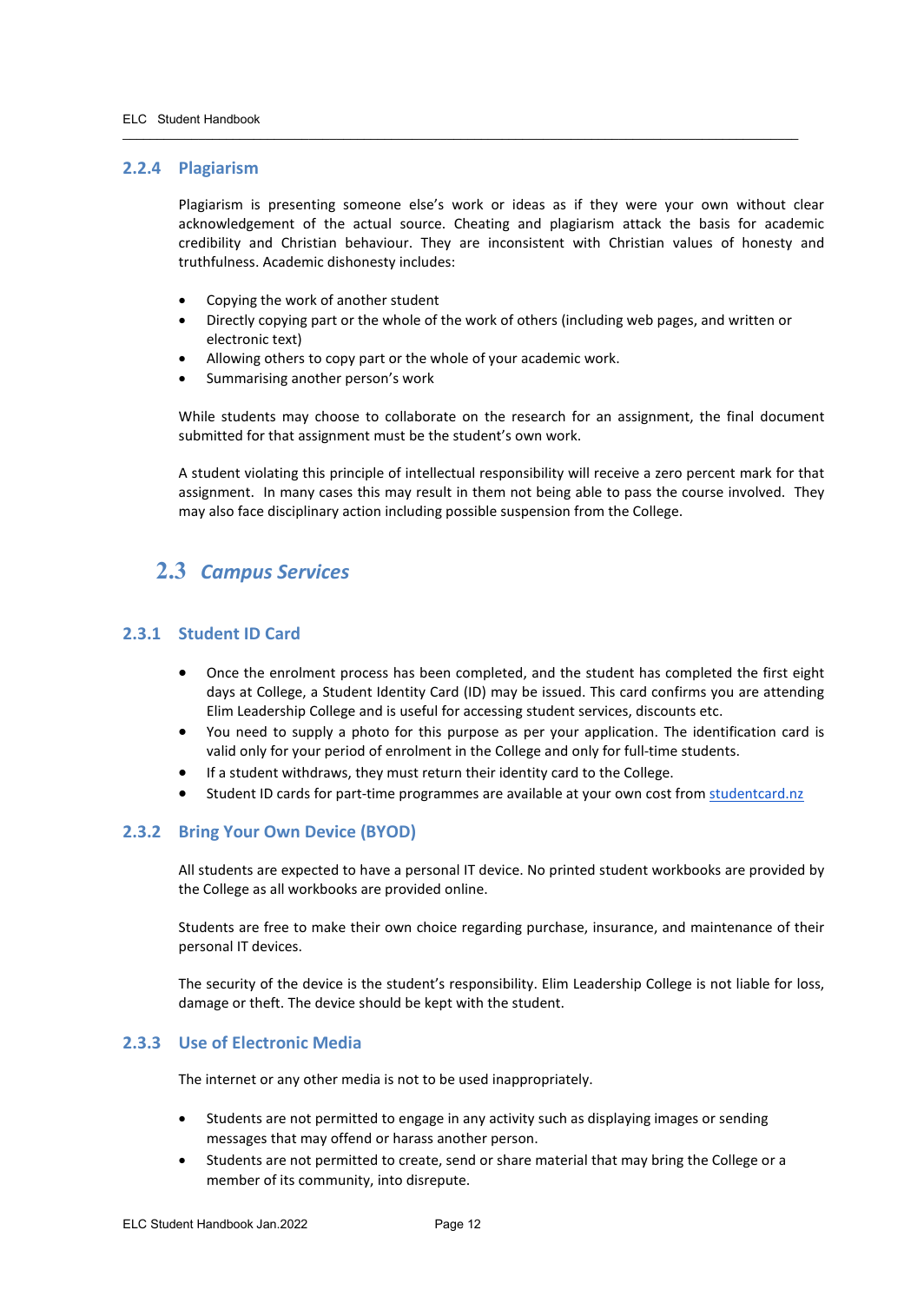• Students may not access or make attempts to access material that is objectionable or illegal such as pornography, or engage in activities deemed illegal by New Zealand or International law such as Fraud, Electronic Crime (Hacking, Spamming, and Identity Theft) or Harassment.

 $\overline{\phantom{a}}$  ,  $\overline{\phantom{a}}$  ,  $\overline{\phantom{a}}$  ,  $\overline{\phantom{a}}$  ,  $\overline{\phantom{a}}$  ,  $\overline{\phantom{a}}$  ,  $\overline{\phantom{a}}$  ,  $\overline{\phantom{a}}$  ,  $\overline{\phantom{a}}$  ,  $\overline{\phantom{a}}$  ,  $\overline{\phantom{a}}$  ,  $\overline{\phantom{a}}$  ,  $\overline{\phantom{a}}$  ,  $\overline{\phantom{a}}$  ,  $\overline{\phantom{a}}$  ,  $\overline{\phantom{a}}$ 

Students must not download any files such as music and videos unless they are sure that this complies with the Copyright Act 1994. Anyone who infringes copyright may be personally liable under this law.

Any inappropriate use may be subject to disciplinary action by the College.

For further information on cyber security refer to: [www.netsafe.org.nz](http://www.netsafe.org.nz/) NetSafe is an independent New Zealand non-profit organization that promotes confident, safe, and responsible use of Cyberspace.

## <span id="page-12-0"></span>**2.4** *Student Loans and Allowances*

Student loan and allowances are only for full time programmes (Levels 4,5 and 6). To qualify for a Student Allowance, you must be a full time student on an NZQA recognised programme and either a NZ Citizen or a Permanent Resident who has lived in New Zealand at least 24 months. See the Studylink website for more details. <https://www.studylink.govt.nz/>

Student Allowances are only granted to students who maintain their attendance in the course nominated. Non-attendance may result in the allowance being suspended or cancelled.

## <span id="page-12-1"></span>**2.5** *Feesfree*

Students may be eligible for their first year of tertiary education to be fees free.

#### **Eligibility - Programme**

- The programme students are enrolling in must be:
- at NZQF level 3 or above, and
- approved by TEC for funding, and
- recognised by NZQA or Universities NZ, and
- at least 120 credits **(not Level 3 part-time programme as this is 40 credits)**

#### **Eligibility – Student**

- Students must:
- be a New Zealand citizen, or be an Australian or New Zealand resident who has lived in New Zealand for at least three years, and
- not be enrolled in school when their qualification starts, and
- have either, been enrolled at school in 2017 or 2018, or
- not have undertaken previous study or training of more than 60 credits, except while they were at school, and
- be enrolling in an eligible qualification

#### **Process**

- **•** Students can ascertain their own eligibility by inserting their NSN [www.feesfree.govt.nz](http://www.feesfree.govt.nz/)
- The Registrar at ELC can assist students who are unsure of their NSN number
- If the result is 'Unsure' the student can complete a statutory declaration and TEC will review their eligibility status and advise the student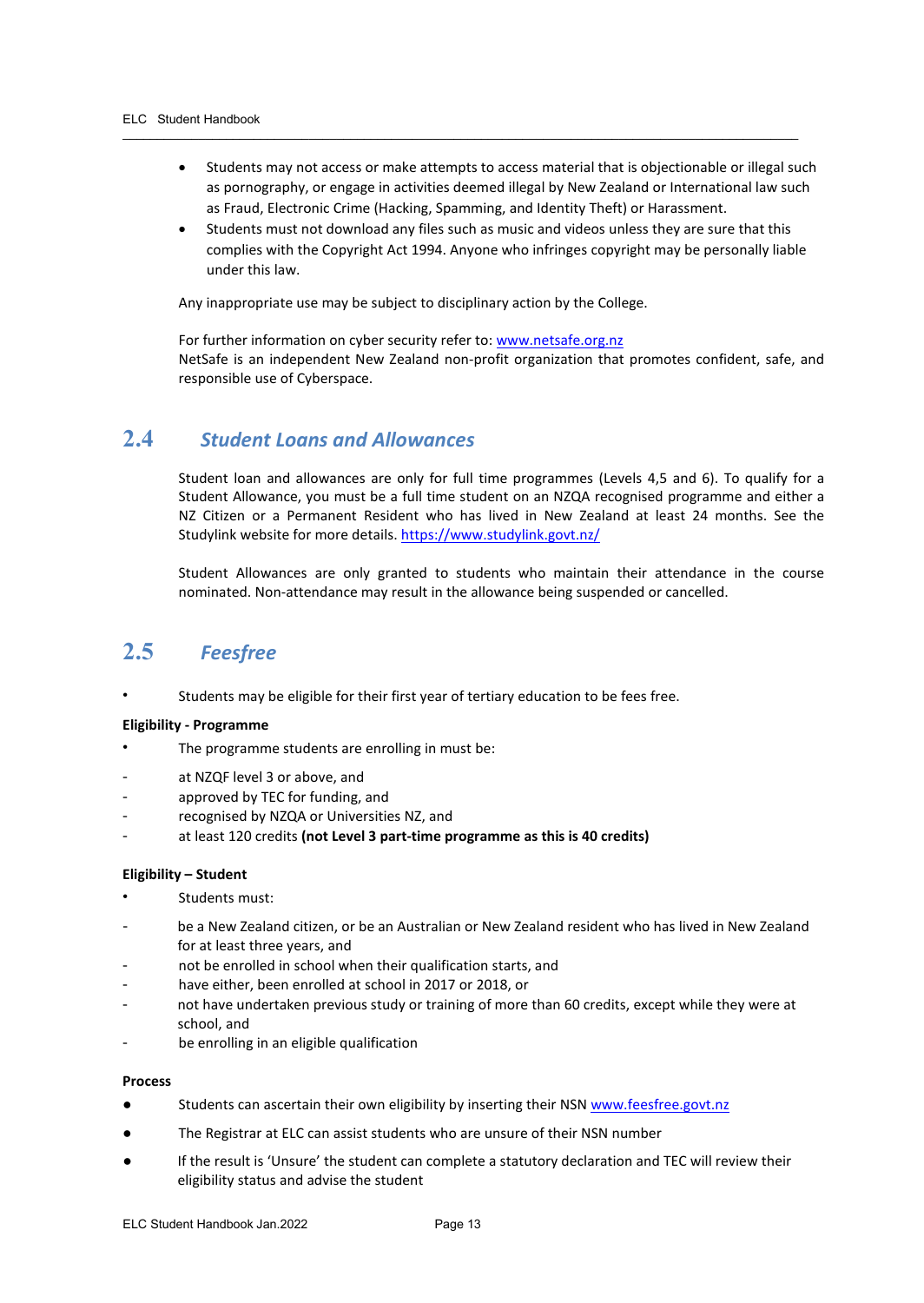#### ELC Student Handbook

● If a student with fees-free status enrols and then subsequently withdraws from the programme, this is likely to affect their eligibility for fees-free in the future

 $\overline{\phantom{a}}$  ,  $\overline{\phantom{a}}$  ,  $\overline{\phantom{a}}$  ,  $\overline{\phantom{a}}$  ,  $\overline{\phantom{a}}$  ,  $\overline{\phantom{a}}$  ,  $\overline{\phantom{a}}$  ,  $\overline{\phantom{a}}$  ,  $\overline{\phantom{a}}$  ,  $\overline{\phantom{a}}$  ,  $\overline{\phantom{a}}$  ,  $\overline{\phantom{a}}$  ,  $\overline{\phantom{a}}$  ,  $\overline{\phantom{a}}$  ,  $\overline{\phantom{a}}$  ,  $\overline{\phantom{a}}$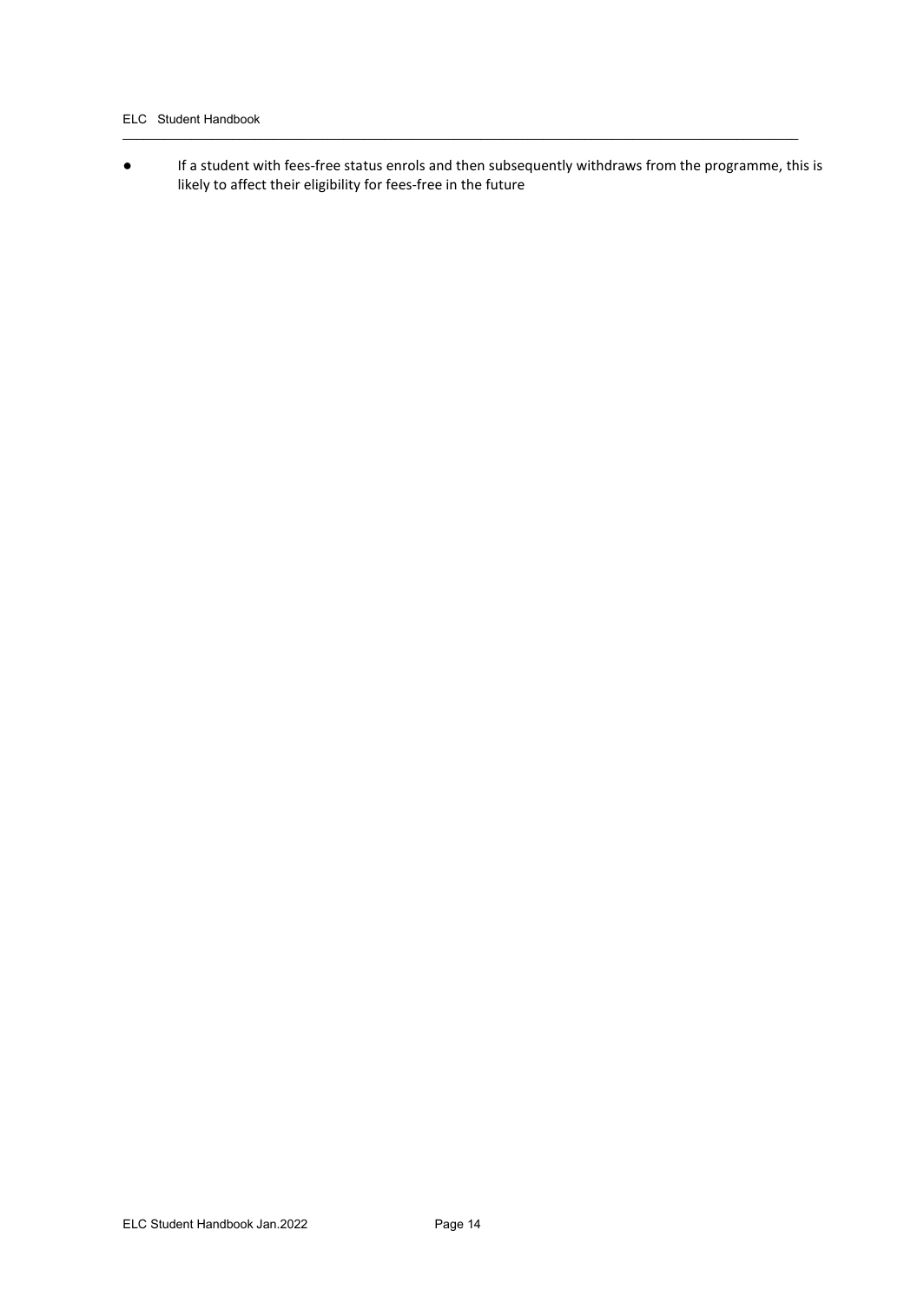## <span id="page-14-0"></span>**3 Student Support**

## <span id="page-14-1"></span>**3.1** *Pastoral Care*

Students should make use of their personal and local church support structures as their primary source of pastoral care and ministry support. The College's main responsibility to students is to provide support and guidance for the administrative and academic aspects of their study.

During the first week of a course the College provides an online orientation for all new students.

 $\overline{\phantom{a}}$  ,  $\overline{\phantom{a}}$  ,  $\overline{\phantom{a}}$  ,  $\overline{\phantom{a}}$  ,  $\overline{\phantom{a}}$  ,  $\overline{\phantom{a}}$  ,  $\overline{\phantom{a}}$  ,  $\overline{\phantom{a}}$  ,  $\overline{\phantom{a}}$  ,  $\overline{\phantom{a}}$  ,  $\overline{\phantom{a}}$  ,  $\overline{\phantom{a}}$  ,  $\overline{\phantom{a}}$  ,  $\overline{\phantom{a}}$  ,  $\overline{\phantom{a}}$  ,  $\overline{\phantom{a}}$ 

Each programme is allocated a Student Support Lead who will respond to student enquiries within 24 hours except on Sundays.

All students will be contacted by their Student Support Team at least once a term either in person or by phone to monitor the student's welfare and to discuss any issues.

Student progress and welfare will be formally evaluated once a term, and as a result of this evaluation any identified need of support or guidance will be met.

## <span id="page-14-2"></span>**3.2** *Orientation*

We recognise that learning will be a new adventure for some of you. An online orientation will be held one week prior to the course commencing for all students. Topics will include:

- Meeting your Support Lead and the ELC team
- Meeting other students
- Familiarisation with Moodle, the student learning platform, and how to log in
- What is Zoom and breakout rooms? How do I access this?
- Block Course details (Interns Level 4,5 and 6)
- How to set yourself up for success
- Your closed Facebook groups
- Your Questions answered

You will receive information as to the dates and times of the online orientation.

## <span id="page-14-3"></span>**3.3** *Academic Support*

Each programme has a designated support person who are available throughout the course to give guidance and direction for assessment completion.

Students may email course lecturers to discuss issues arising from course content. Email contacts will be available through Moodle.

The College will provide tutorials when there is sufficient student need.

Students are also able to book face to face time with their student support person at the Block Courses.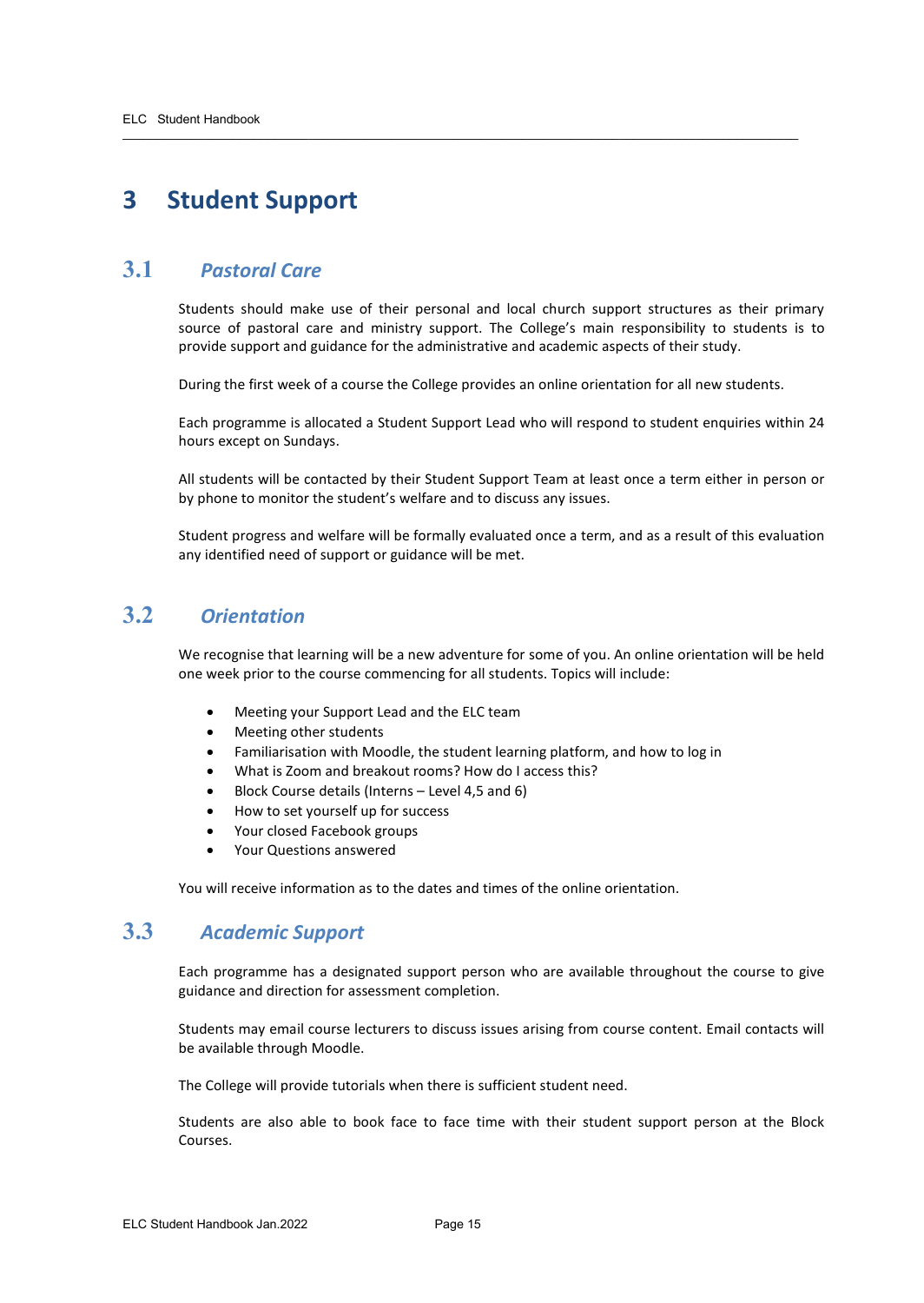## <span id="page-15-0"></span>**3.4** *International Student Support*

ELC is a signatory to The Education (Pastoral Care of Tertiary and International Learners) Code of Practice 2021 (the Code). Pastoral care and academic support are available using the same processes set out for all students.

 $\overline{\phantom{a}}$  ,  $\overline{\phantom{a}}$  ,  $\overline{\phantom{a}}$  ,  $\overline{\phantom{a}}$  ,  $\overline{\phantom{a}}$  ,  $\overline{\phantom{a}}$  ,  $\overline{\phantom{a}}$  ,  $\overline{\phantom{a}}$  ,  $\overline{\phantom{a}}$  ,  $\overline{\phantom{a}}$  ,  $\overline{\phantom{a}}$  ,  $\overline{\phantom{a}}$  ,  $\overline{\phantom{a}}$  ,  $\overline{\phantom{a}}$  ,  $\overline{\phantom{a}}$  ,  $\overline{\phantom{a}}$ 

In addition ELC have a support person available 24/7 for the international student. This person will be allocated at the time of the student enrolment being completed and the Offer of Place being accepted. In most cases the pastoral care support will be provided by the supervisor and mentor in the student's local place of ministry.

Additionally, international students are contacted personally by a member of the College's support staff at least once a month. Students are also able to book face to face time with their student support person at the Block Courses.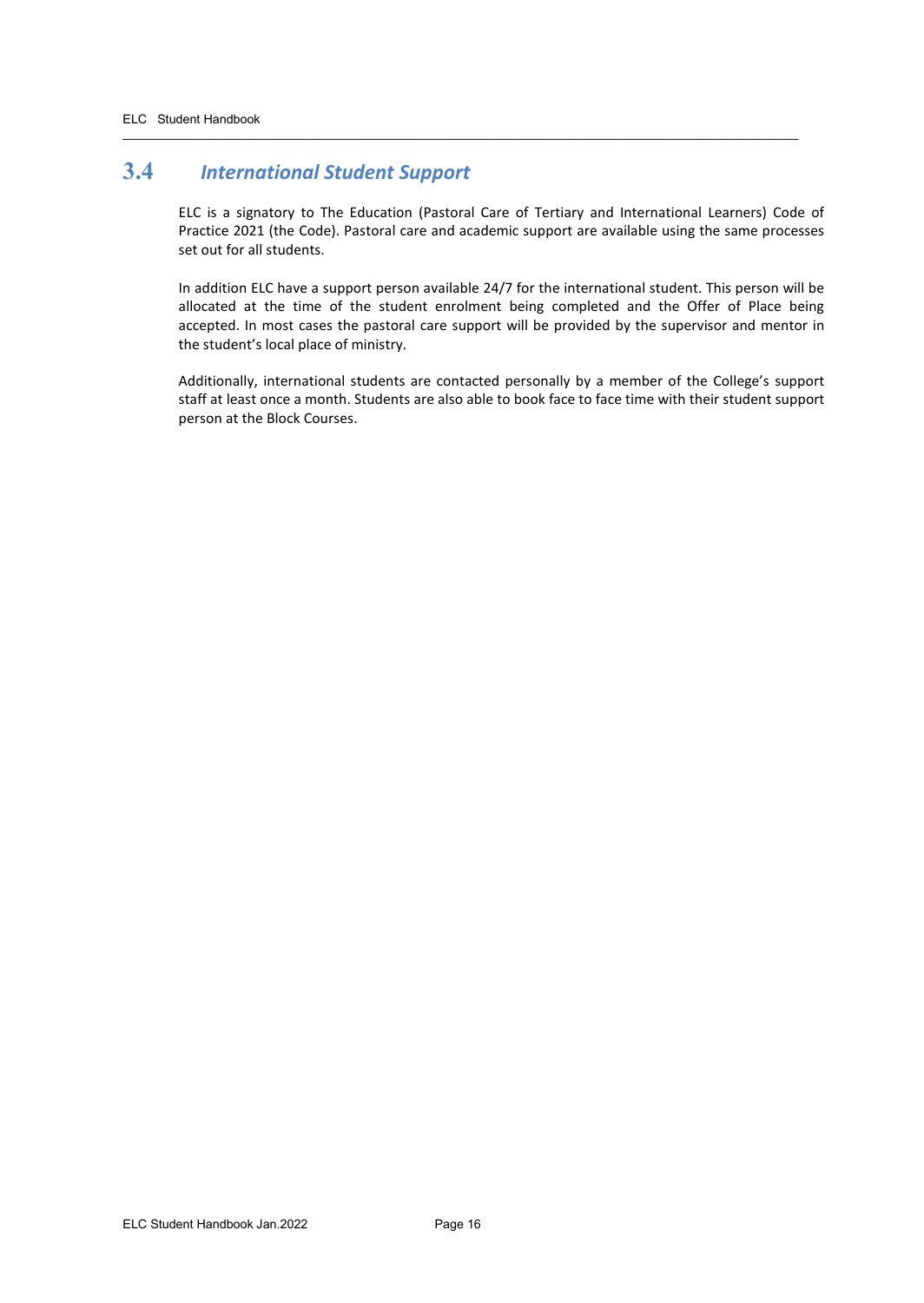## <span id="page-16-0"></span>**4 Complaints and Grievances**

This section is provided to enable both students and staff to clearly understand the nature of what constitutes unacceptable behaviour in the College. These standards of behaviour reflect the high calling of the work of Christian ministry, whether as a learner or a teacher.

 $\overline{\phantom{a}}$  ,  $\overline{\phantom{a}}$  ,  $\overline{\phantom{a}}$  ,  $\overline{\phantom{a}}$  ,  $\overline{\phantom{a}}$  ,  $\overline{\phantom{a}}$  ,  $\overline{\phantom{a}}$  ,  $\overline{\phantom{a}}$  ,  $\overline{\phantom{a}}$  ,  $\overline{\phantom{a}}$  ,  $\overline{\phantom{a}}$  ,  $\overline{\phantom{a}}$  ,  $\overline{\phantom{a}}$  ,  $\overline{\phantom{a}}$  ,  $\overline{\phantom{a}}$  ,  $\overline{\phantom{a}}$ 

#### <span id="page-16-1"></span>**4.1** *General Policies*

The following policies broadly apply to the handling of complaints from either students or staff against either other students or staff.

The College will always seek, in the first instance, to have reconciliation as a guiding principle in all matters of complaint and grievance.

The complainant will be given a full, impartial, and timely hearing by an appropriately authorised staff member, usually the Principal. For allegations of a more serious nature, other appropriate senior College personnel would also be involved.

The complainant will also be given a full, impartial, and timely hearing by the same College staff in order for the subject to answer any allegations.

The complainant may bring a support person to any meetings with College staff.

The complainant will be given adequate and appropriate notice of any formal meeting that they are required to attend in order to allow adequate preparation time, and also to allow them to arrange a support person if desired.

College staff will carry out a thorough investigation of the circumstances and facts surrounding the complaint, and these findings will be fully documented.

Minor complaints may either be resolved through discussion or dismissed verbally if there is no substantiating evidence to support the allegations.

For serious complaints, the subject will be informed in writing of the outcomes of any investigation and be appropriately warned. For students, this would include a warning of suspension or possible expulsion from the College.

## <span id="page-16-2"></span>**4.2** *Infringements*

This section defines behaviours or activities that are deemed by the College as completely unacceptable in the context of involvement with a Christian training provider. These generally apply to both staff and students alike, there are some specific behaviours that more clearly pertain to interns who are serving in a ministry area at their local church.

#### <span id="page-16-3"></span>**4.2.1 Serious Infringements (all students)**

- Repeated failure to obey the reasonable requests of the staff pertaining to the academic life and normal activity of the College, including but not limited to
	- o Failure to do assessments.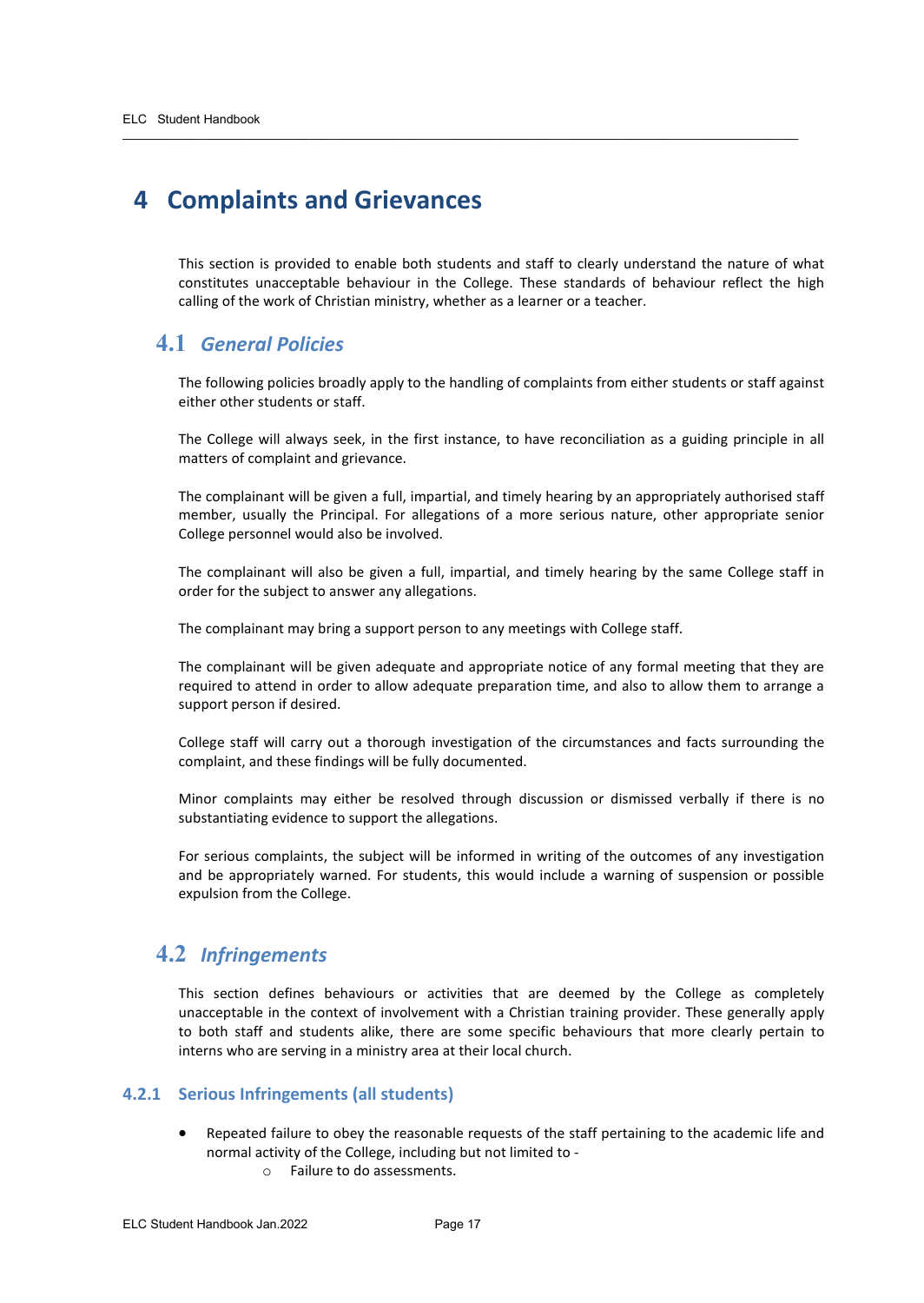o Failure to follow the presiding lecturer's instructions.

 $\overline{\phantom{a}}$  ,  $\overline{\phantom{a}}$  ,  $\overline{\phantom{a}}$  ,  $\overline{\phantom{a}}$  ,  $\overline{\phantom{a}}$  ,  $\overline{\phantom{a}}$  ,  $\overline{\phantom{a}}$  ,  $\overline{\phantom{a}}$  ,  $\overline{\phantom{a}}$  ,  $\overline{\phantom{a}}$  ,  $\overline{\phantom{a}}$  ,  $\overline{\phantom{a}}$  ,  $\overline{\phantom{a}}$  ,  $\overline{\phantom{a}}$  ,  $\overline{\phantom{a}}$  ,  $\overline{\phantom{a}}$ 

- o Generally disruptive behaviour during lectures.
- Knowingly falsifying any information provided for the Ministry of Education, Immigration Service or in the Application Form for enrolment at the College.
- Any form of cheating in assessments or exams.

#### <span id="page-17-0"></span>**4.2.2 Serious Infringements (Interns)**

The following behaviours are deemed serious infringements:

- Possessing alcoholic beverages on any ELC site including block course sites or being drunk at any time.
- Inappropriate behaviour with sexual connotations.
- Use of inappropriate language such as words commonly understood as swearing or blasphemy.

#### <span id="page-17-1"></span>**4.2.3 Very Serious Infringements (Interns)**

The following behaviours are deemed very serious infringements for interns

- Possession of a dangerous weapon.
- Physical intimidation or violence to another person.
- Sexual immorality including adultery.
- Theft.
- Substance abuse.
- Use or possession of any illegal drug.
- Any other behaviour which is clearly harmful or dangerous to fellow students or staff.

## <span id="page-17-2"></span>**4.3** *Procedures*

#### <span id="page-17-3"></span>**4.3.1 General Procedures**

The complainant will speak with the Support Manager in the first instance to state their grievance. The Support Manager in may decide immediately to involve a second staff member if the allegation is of a very serious nature as defined in the policy section of this manual.

For allegations of a very serious nature, the Principal and local church Senior Pastor are to be informed.

The College staff will then advise the subject of the complaint of the nature and details of the allegation, and the name of the complainant. The subject must be given adequate and appropriate notice of any further, formal meeting that they are required to attend to allow adequate preparation time, and also to allow them to arrange a support person if desired.

The College staff will then hear the subject's full and considered response to the allegations.

The College staff will then carry out a thorough investigation of the circumstances and facts surrounding the complaint, and these findings will be fully documented.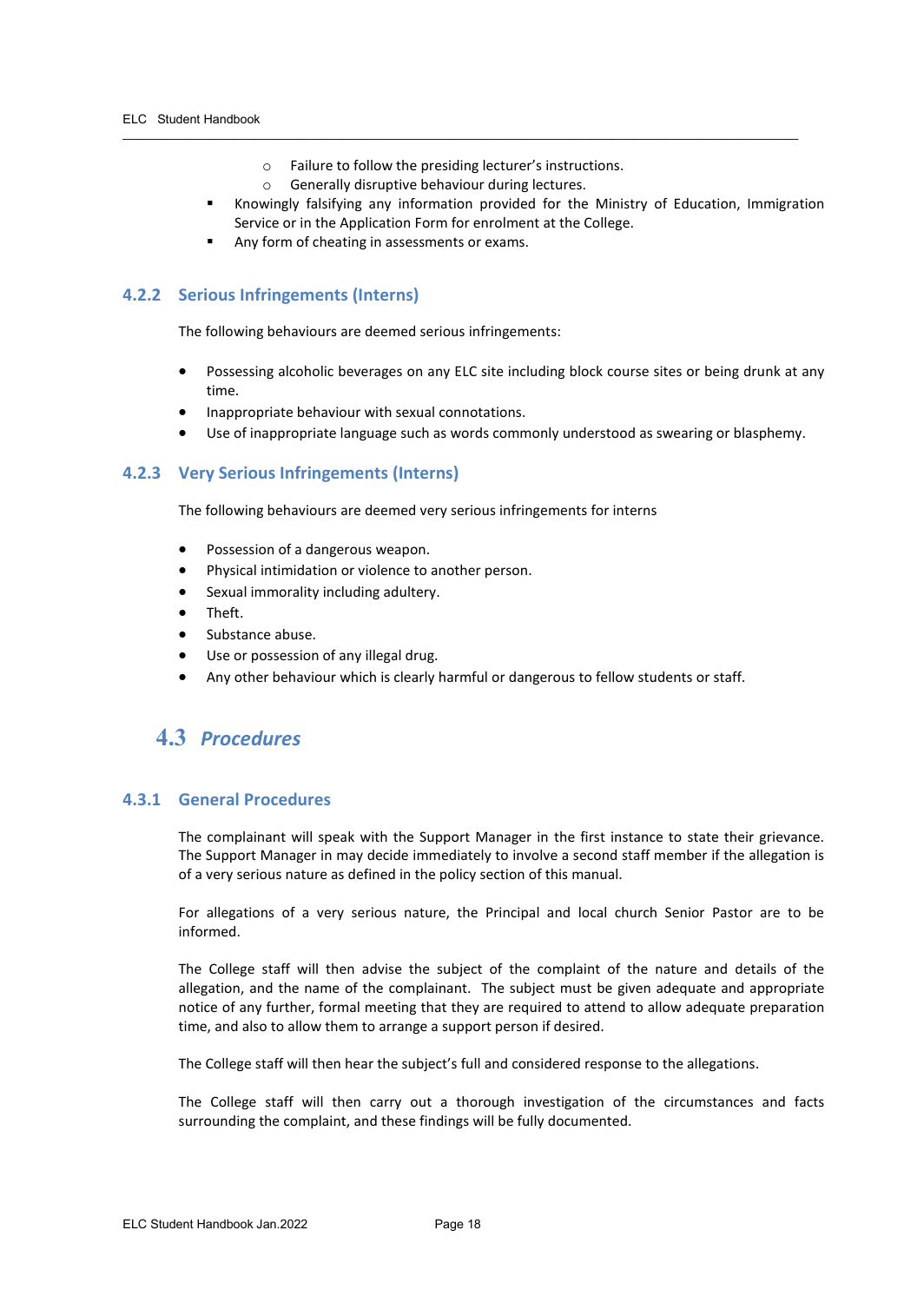Further meetings to review these findings may be required with either the complainant or the subject of the complaint, or both. All key points from these meetings are to be documented by the College staff.

 $\overline{\phantom{a}}$  ,  $\overline{\phantom{a}}$  ,  $\overline{\phantom{a}}$  ,  $\overline{\phantom{a}}$  ,  $\overline{\phantom{a}}$  ,  $\overline{\phantom{a}}$  ,  $\overline{\phantom{a}}$  ,  $\overline{\phantom{a}}$  ,  $\overline{\phantom{a}}$  ,  $\overline{\phantom{a}}$  ,  $\overline{\phantom{a}}$  ,  $\overline{\phantom{a}}$  ,  $\overline{\phantom{a}}$  ,  $\overline{\phantom{a}}$  ,  $\overline{\phantom{a}}$  ,  $\overline{\phantom{a}}$ 

Following the logical end of this round of meetings, and after all the relevant facts have been gathered, the Principal will decide based on one of three courses of action as follows:

#### *No Basis for the Complaint*

If the Principal deems that the allegation is without substance and baseless, then the complaint will be dismissed verbally, and no further action will be taken.

#### *Infringement*

If the allegation is of a serious nature as defined in this manual, and it has been substantiated by the facts, then the subject will receive a written warning. This warning will contain:

- A summary of the details of the case, including the initial allegation.
- A request that the offending behaviour must cease forthwith.
- A statement on the concerns of the College.
- It must contain a warning that any further repetition of the behaviour may result in expulsion.

#### *Very Serious Infringement*

If the allegation is of a very serious nature as defined in this manual, and it has been substantiated by the facts, then if the behaviour

- A) Represents an immediate threat to other students or staff, the Principal may suspend the student immediately. OR
- B) Does not represent an immediate threat to other students or staff, the Principal will write a letter of final warning to the subject.
- A summary of the details of the case, including the initial allegation.
- A request that the offending behaviour must cease forthwith.
- A statement on the concerns of the College.
- It must contain a warning that any further repetition of the behaviour will result in immediate expulsion.

## <span id="page-18-0"></span>**4.4** *NZQA Complaints Procedure*

#### <span id="page-18-1"></span>**4.4.1 Overview**

Anyone can make a formal complaint to NZQA about a provider if they have grounds for complaint (as noted below). Complainants can include students, staff members, parents, other providers and other members of the public.

You can complain to NZQA if

• you have attempted to follow the complaints procedure of the provider concerned but the complaint has not been resolved to your satisfaction. (This condition will be waived if you are not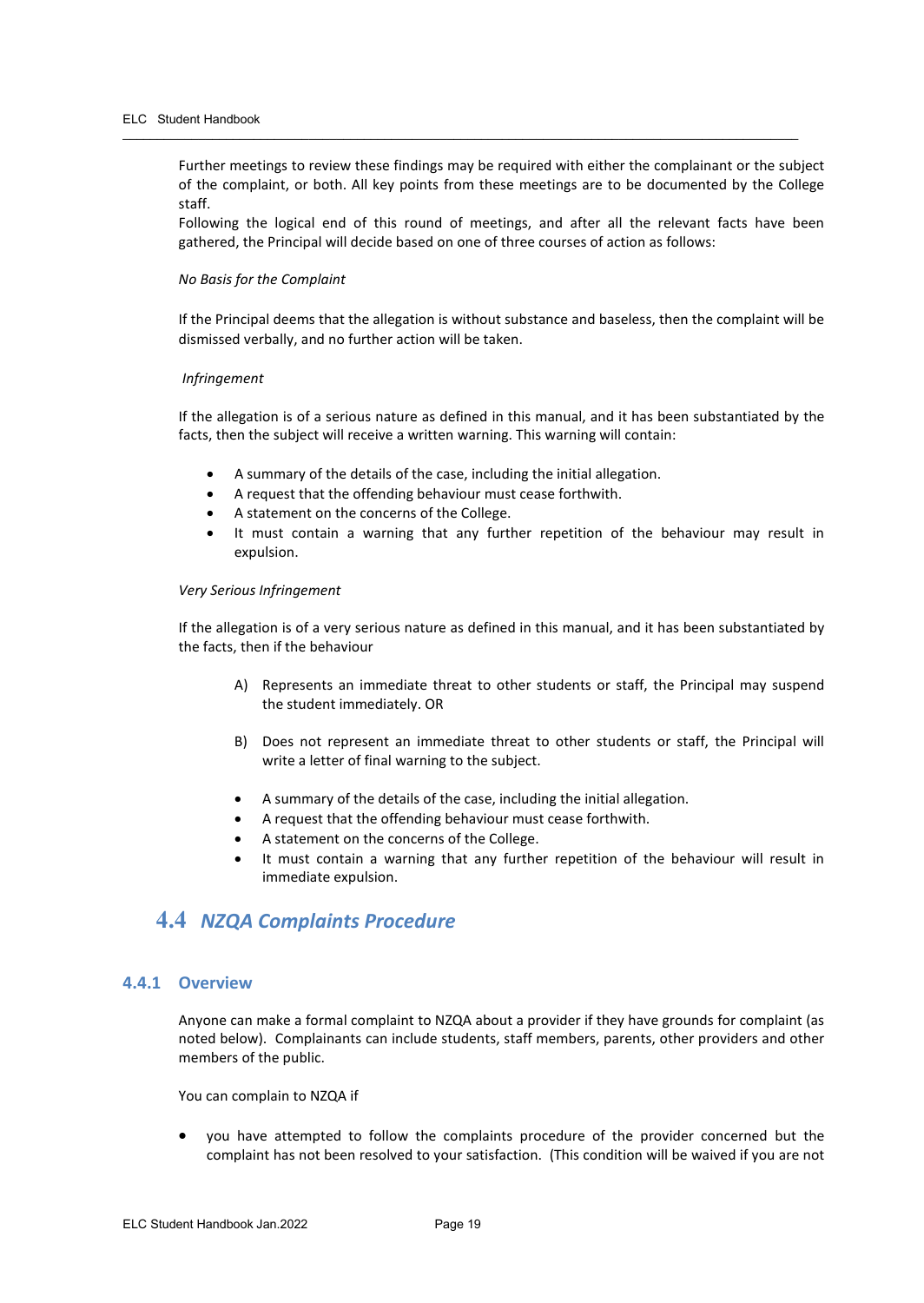eligible to file a complaint under the provider's policy, e.g. if the provider does not have a procedure for dealing with complaints from the general public.)

**or**

• something has happened that you think is serious enough to come straight to NZQA about, such as a situation where students may be harmed physically or emotionally

**and**

the event that you are complaining about took place within the last six months.

 $\overline{\phantom{a}}$  ,  $\overline{\phantom{a}}$  ,  $\overline{\phantom{a}}$  ,  $\overline{\phantom{a}}$  ,  $\overline{\phantom{a}}$  ,  $\overline{\phantom{a}}$  ,  $\overline{\phantom{a}}$  ,  $\overline{\phantom{a}}$  ,  $\overline{\phantom{a}}$  ,  $\overline{\phantom{a}}$  ,  $\overline{\phantom{a}}$  ,  $\overline{\phantom{a}}$  ,  $\overline{\phantom{a}}$  ,  $\overline{\phantom{a}}$  ,  $\overline{\phantom{a}}$  ,  $\overline{\phantom{a}}$ 

#### <span id="page-19-0"></span>**4.4.2 Grounds for Complaints to NZQA**

Complaints can be about a number of things relating to the provider, such as:

- course information, publicity or advertising material
- entry and selection procedures
- enrolment procedures
- information or procedures for financial matters
- staff qualifications or skills
- student support and guidance
- programme content
- programme delivery
- programme structure
- equipment and teaching resources
- assessment information and processes
- management practices.

#### <span id="page-19-1"></span>**4.4.3 NZQA Processing of Complaints**

If investigation by NZQA shows that the provider's policies and procedures have not been followed or that they were not applied fairly, you can use the information from the investigation to try to reach a solution with the provider. If that is not possible, you can try other avenues, such as the Disputes Tribunal, Commerce Commission or the courts.

NZQA does not get directly involved in negotiations between you and the provider for issues such as refunds or other forms of compensation. However, NZQA can require that the provider take certain actions if they wish to remain a registered private training establishment.

For full details on complete process of complaints to NZQA, students are referred to the following page on the NZQA website: <http://www.nzqa.govt.nz/about-us/make-a-complaint/>

#### <span id="page-19-2"></span>**4.4.4 International Student Complaints**

International Students *must* follow the same procedure outlined in section 4.3.1.

If, after having followed the procedure outlined in section 4.3.1, a resolution is not achieved, additional resources are available to the student.

The NZ Government has established an independent disputes resolution scheme and more information is available on their website:

<http://www.istudent.org.nz/about-istudent-complaints>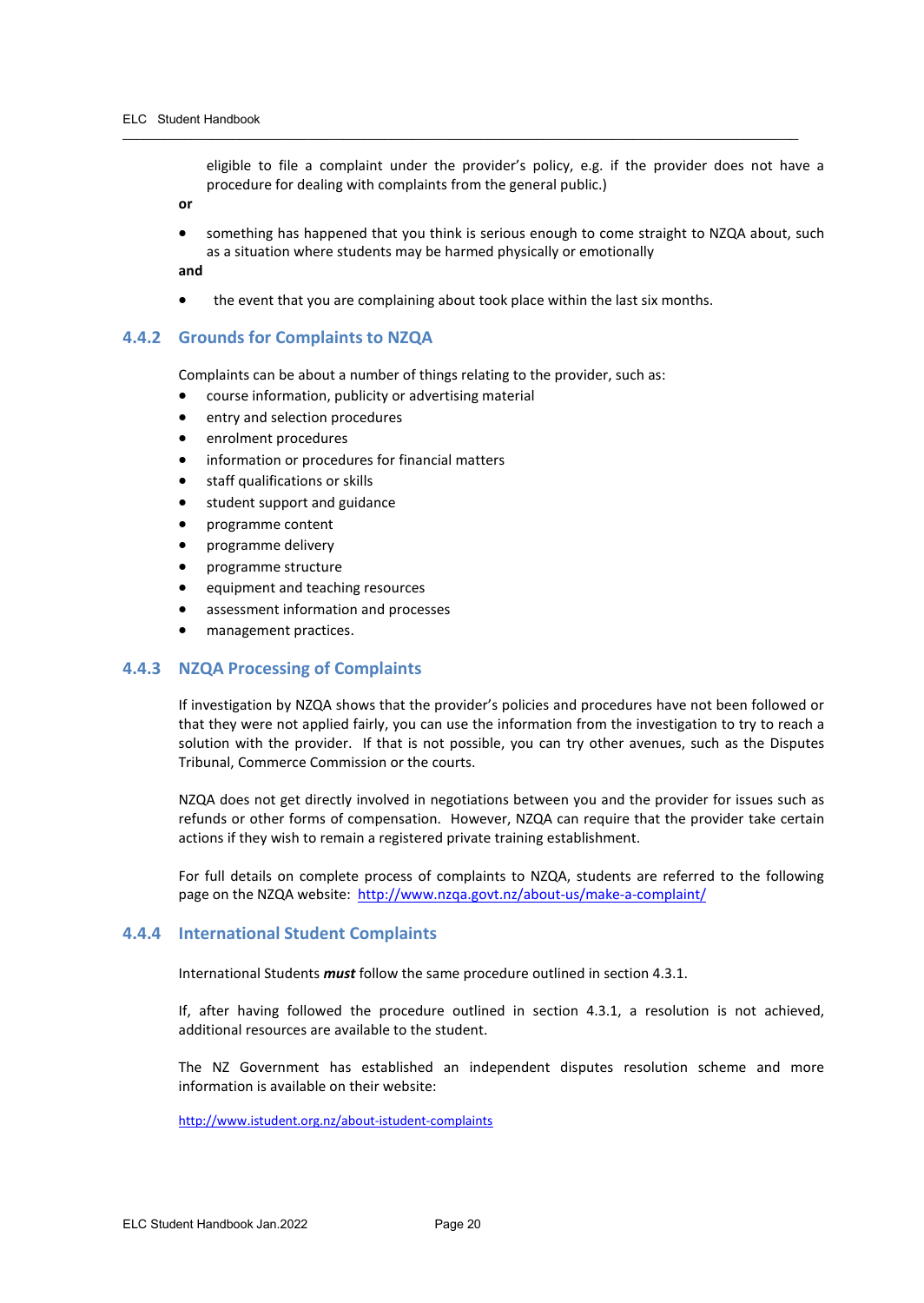## <span id="page-20-0"></span>**5 General Policies**

## <span id="page-20-1"></span>**5.1** *Entry Policies*

• The College will provide public information that clearly indicates the nature of the course, the costs, and entry information.

 $\overline{\phantom{a}}$  ,  $\overline{\phantom{a}}$  ,  $\overline{\phantom{a}}$  ,  $\overline{\phantom{a}}$  ,  $\overline{\phantom{a}}$  ,  $\overline{\phantom{a}}$  ,  $\overline{\phantom{a}}$  ,  $\overline{\phantom{a}}$  ,  $\overline{\phantom{a}}$  ,  $\overline{\phantom{a}}$  ,  $\overline{\phantom{a}}$  ,  $\overline{\phantom{a}}$  ,  $\overline{\phantom{a}}$  ,  $\overline{\phantom{a}}$  ,  $\overline{\phantom{a}}$  ,  $\overline{\phantom{a}}$ 

- The College will maintain a non-discriminatory, open entry policy on race, gender and age. Some students may be declined an offer of placement based on specified criteria detailed below.
- The entry criteria will satisfy the requirements of the New Zealand Qualifications Authority, the Ministry of Education and the Immigration Service.
- The College will have entry criteria that ensure students who are accepted on the course have a reasonable likelihood of success.
- The College will ensure that the expectations and standards of student progress and behaviour are clearly stated and available to students.
- Application must be supported by the/a pastor of a local church.

## <span id="page-20-2"></span>**5.2** *Entry Criteria*

#### <span id="page-20-3"></span>**5.2.1 Entry Criteria Level 3**

Applicants must be 18 years of age or over at the commencement of the programme. There are no academic prerequisites for the Certificate Level 3 programme, however, applicants should have a reasonable level of literacy, and be attending their local church.

#### <span id="page-20-4"></span>**5.2.2 Entry Criteria Level 4, 5, 6 Internship**

Applicants for all internship programmes at Levels 4, 5 and 6 must be 18 years of age or over at the commencement of the programme.

Applicants must have a satisfactory level of English communication. Where this is in doubt, students will need to pass a Standard English test. For Certificate (Level 4) or Diploma in Christian Studies (Level 5) the minimum level required is IELTS 5.5 with no band score lower than 5 or equivalent (as per NZQA table Internationally Recognised English Proficiency Outcomes for International Students). For the Diploma in Christian Studies (Level 6) the minimum level required is IELTS 6.0 or with no band score lower than 5.5 or equivalent (as per NZQA table Internationally Recognised English Proficiency Outcomes for International Students).

Enrolment for the Elim Leadership programmes may be declined for any of the following reasons. These criteria for refusing entry are based on the consideration that the programme of study may lead to employment in positions of trust and leadership within churches, often involving working with emotionally vulnerable people. For this reason, great care is taken to ensure an appropriate standard of person is selected for training.

- If there has been drug / alcohol abuse in the applicant's recent history for which applicant has no reasonable explanation, or intention of, discontinuing this behaviour.
- If the applicant is living with his / her partner outside of marriage.
- If the applicant has a criminal or serious psychiatric record and / or presents a possible threat to themselves or to the other students or staff.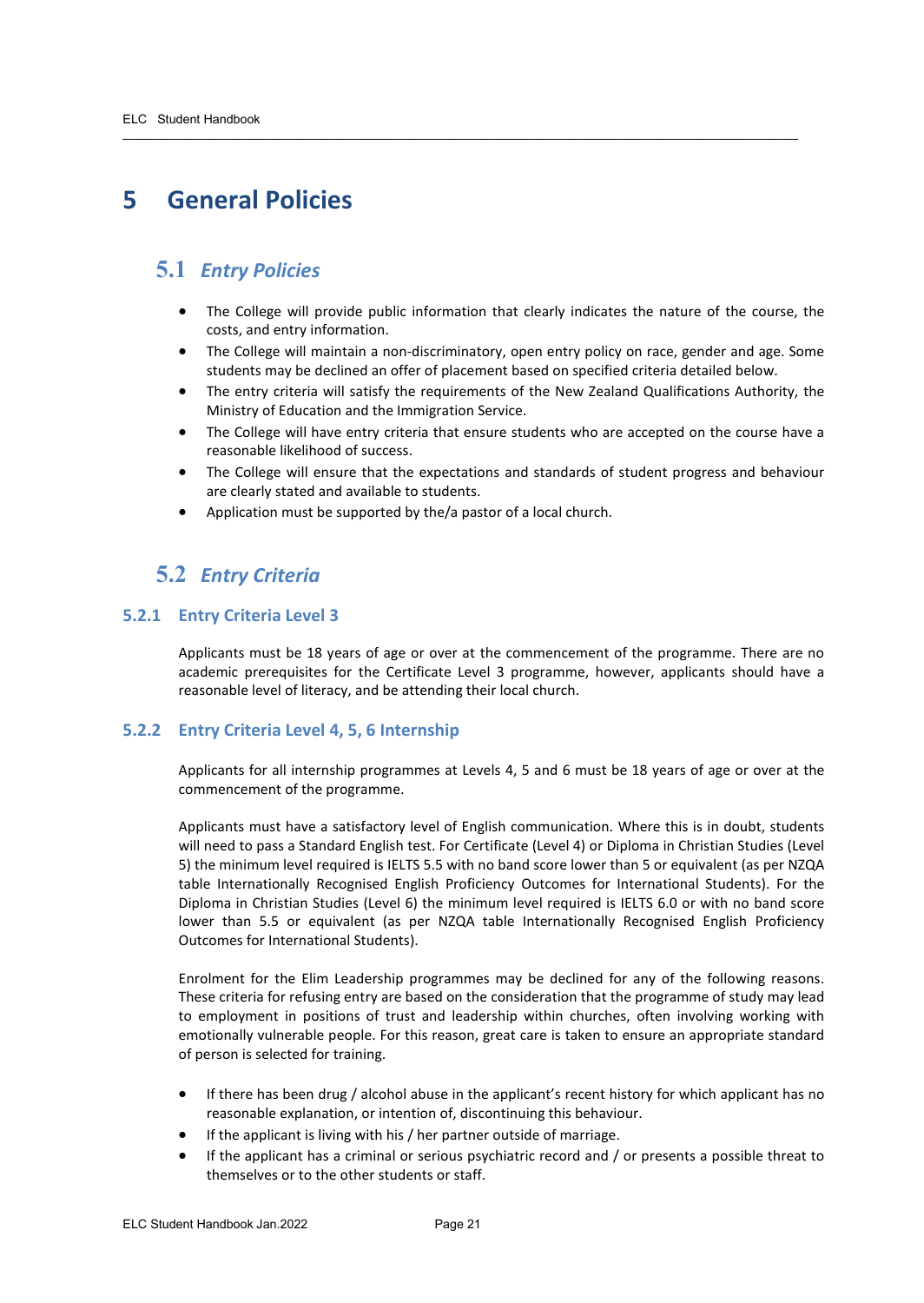• If the applicant's academic history is so poor that the likelihood of academic success is too slim.

 $\overline{\phantom{a}}$  ,  $\overline{\phantom{a}}$  ,  $\overline{\phantom{a}}$  ,  $\overline{\phantom{a}}$  ,  $\overline{\phantom{a}}$  ,  $\overline{\phantom{a}}$  ,  $\overline{\phantom{a}}$  ,  $\overline{\phantom{a}}$  ,  $\overline{\phantom{a}}$  ,  $\overline{\phantom{a}}$  ,  $\overline{\phantom{a}}$  ,  $\overline{\phantom{a}}$  ,  $\overline{\phantom{a}}$  ,  $\overline{\phantom{a}}$  ,  $\overline{\phantom{a}}$  ,  $\overline{\phantom{a}}$ 

- If the applicant has not demonstrated any church commitment.
- If the criteria for international students is not met as set out on the website.
- If the referee reports, or subsequent prospective student interview, reveals areas of the applicant's conduct or doctrinal position which are in direct conflict with the key values of the College, the key articles in the Statement of Faith, or the overall Christian nature of the College.

## <span id="page-21-0"></span>**5.3** *Equal Educational Opportunities Policy*

The College acknowledges and supports the rights of physically disabled personnel to attain Leadership and will ensure that all reasonable practical steps are taken to facilitate them in this process. This does not include provision of specialised transportation.

The College acknowledges and supports both Māori and Pacific Island students' aspirations to tertiary education in Leadership. To facilitate these goals, Elim Leadership College maintains an inclusive cultural environment, specifically fostering better understanding through cultural exchanges as an integral part of our programmes.

The College supports and encourages equal entry and participation in all its programmes by both genders.

## <span id="page-21-1"></span>**5.4** *Recognition of Prior Learning Policy*

Elim Leadership College will award academic credit for learning when the applicant provides satisfactory evidence that they have met the learning and graduate outcomes either by formal education, informal learning or a combination of these.

#### **Recognition of Prior Learning**

Assessment of a learners' existing skills and knowledge before they are enrolled into a programme.

#### **Credit Transfer**

The process whereby credit already achieved by a learner is recognised towards a new qualification.

**Costs:** Processing of applications may incur a cost of \$50 per subject.

See Appendix 1 for the process diagram.

## <span id="page-21-2"></span>**5.5** *Credit Transfer Policy*

Credit transfer is a process whereby credit already achieved is recognised towards a new qualification. This may occur on a case-by-case basis between providers / qualifications developers and individuals or as a structured agreement between two or more organisations or providers.

The credit recognition and transfer policy is predicated on quality assurance requirements under the Education Act 1989 and applies within the New Zealand domestic context.

The College is to have consistent credit recognition and transfer and appeal processes in place. See Appendix 1.

It is the policy of the College that learners have access to information and recourse to appeal.

The College supports the principles that support effective learning pathways. These include –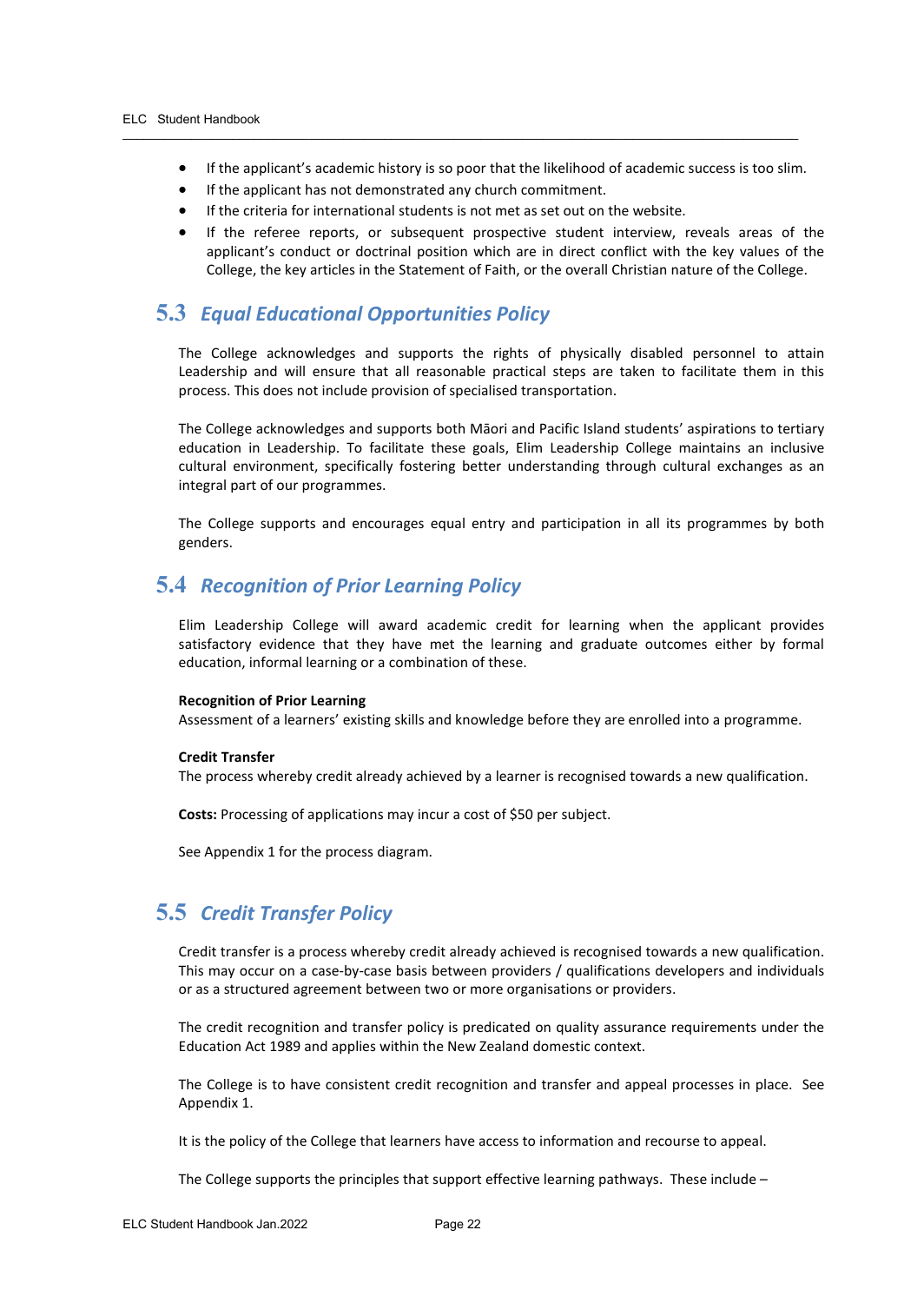- Qualification, course and programme development and design that promotes and facilitates credit recognition and transfer.
- Credit transfer decisions will focus on the benefit for learners and supporting effective learning pathways.
- Transparency in credit recognition and transfer decision-making across the education system.

 $\overline{\phantom{a}}$  ,  $\overline{\phantom{a}}$  ,  $\overline{\phantom{a}}$  ,  $\overline{\phantom{a}}$  ,  $\overline{\phantom{a}}$  ,  $\overline{\phantom{a}}$  ,  $\overline{\phantom{a}}$  ,  $\overline{\phantom{a}}$  ,  $\overline{\phantom{a}}$  ,  $\overline{\phantom{a}}$  ,  $\overline{\phantom{a}}$  ,  $\overline{\phantom{a}}$  ,  $\overline{\phantom{a}}$  ,  $\overline{\phantom{a}}$  ,  $\overline{\phantom{a}}$  ,  $\overline{\phantom{a}}$ 

• Credit awarded as a result of either recognition of prior learning or recognition of current competency is of equal standing to credit awarded through other forms of assessment and should be carried with the learner once awarded.

The College supports the following objectives to ensure that interest of learners is paramount:

- Credit transfer decisions should be fair and recognise learning in an appropriate way.
- Credit transfer decisions should be defendable.
- Credit transfer decisions should be timely so that learner's ability to access programmes is not unnecessarily inhibited.
- Credit transfer processes should facilitate access and promote new learning opportunities without compromising the quality or standards of qualifications.
- Clear and coherent information should be readily available on the type of pathways that a learner may expect to progress following the awarding of certain types of qualifications (i.e. through the Register, credit transfer and formal articulation arrangements.)
- Learners, providers and Markers should have a clear understanding of what may be expected in relation to the application for credit transfer.
- Learners must have recourse to review and appeal of credit transfer processes and decisions.
- Credit will be granted at the highest level consistent with the learner's demonstrated level of competence.

## <span id="page-22-0"></span>**5.6** *Withdrawal and Refund Policy*

When a student is considering withdrawal from the college s/he should first discuss his/her concerns with the Support Manager. The consultation should occur at the earliest possible date to ensure that implications for the students, the College, financial commitments, student allowances, and church relationships are clarified.

The Support Manager talks to the student to:

- confirm their intention to withdraw,
- discuss the reasons for withdrawal,
- outline implications of withdrawal including those for student loans and allowances,
- to pray with the student.
- The student must notify the College of their withdrawal in writing (email is acceptable).

#### **Domestic Student**

A student who withdraws from a programme of study within 8 days of the commencement of that programme is entitled to a refund of all monies paid less 10 percent or \$500.00, whichever is the lesser amount.

Students who withdraw after eight days from the commencement of a programme but prior to one month into the programme are entitled to a refund of fees and other programmes costs on a pro rata basis.

Students who withdraw after one month from the commencement of the programme are not entitled to a refund except at the discretion of the Principal.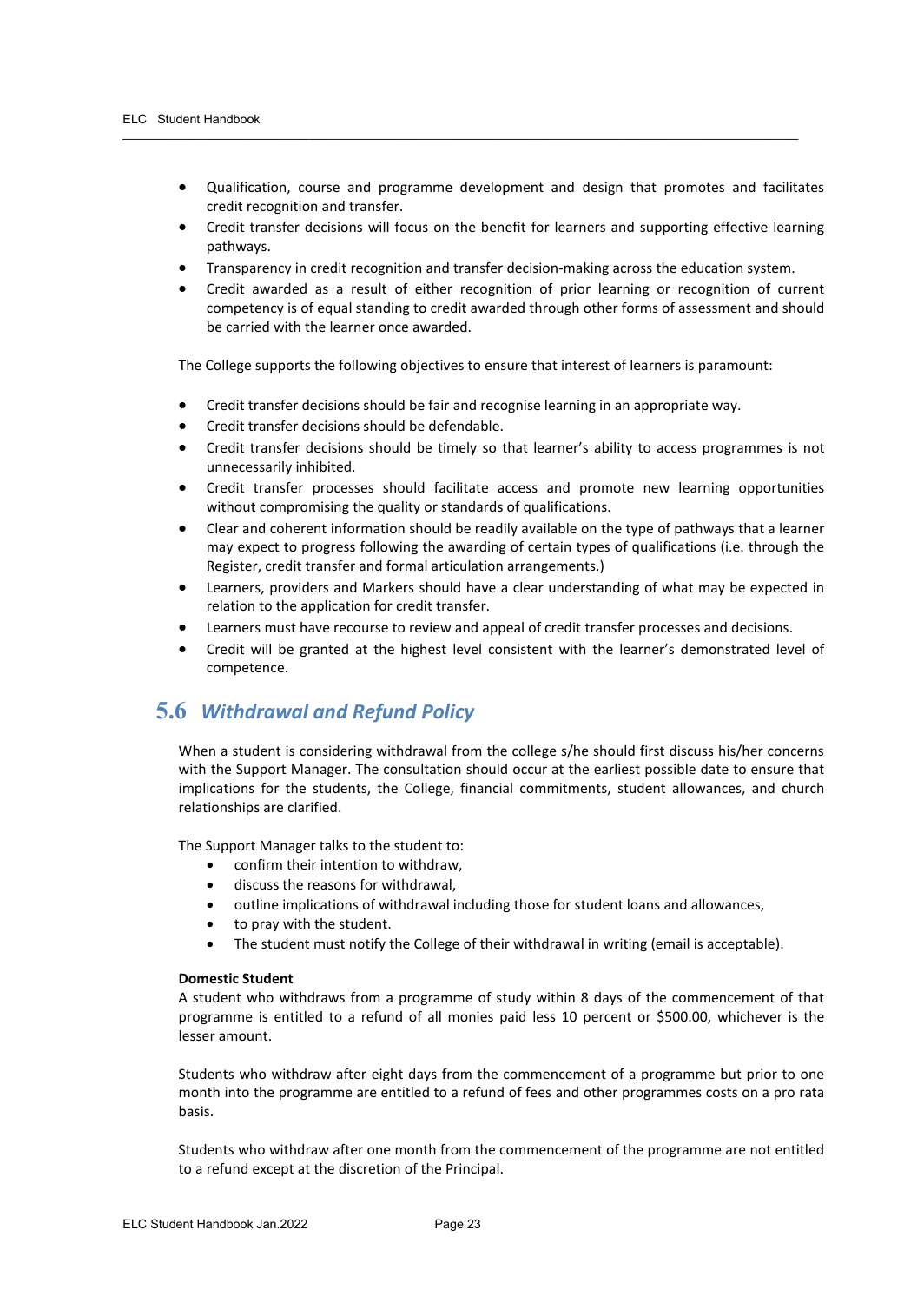Where the Elim Leadership College cancels a study programme before it commences, students are entitled to a refund of all fees paid.

 $\overline{\phantom{a}}$  ,  $\overline{\phantom{a}}$  ,  $\overline{\phantom{a}}$  ,  $\overline{\phantom{a}}$  ,  $\overline{\phantom{a}}$  ,  $\overline{\phantom{a}}$  ,  $\overline{\phantom{a}}$  ,  $\overline{\phantom{a}}$  ,  $\overline{\phantom{a}}$  ,  $\overline{\phantom{a}}$  ,  $\overline{\phantom{a}}$  ,  $\overline{\phantom{a}}$  ,  $\overline{\phantom{a}}$  ,  $\overline{\phantom{a}}$  ,  $\overline{\phantom{a}}$  ,  $\overline{\phantom{a}}$ 

If the Elim Leadership College cancels a study programme during its delivery, students will be entitled to a refund of fees and other programmes costs on a pro rata basis.

Where a student is dismissed from a course as a result of disciplinary procedures, the same refund policy applies as per student initiated withdrawal.

These policies are consistent with the standards set by the New Zealand Qualifications Authority.

Students are advised to read these policies carefully before acting and making final decisions. If you are uncertain, please ask for assistance from the staff.

In the event that the Elim Leadership College should close its operation during the academic year, students can contact the Operations Manager for information concerning the unused portion of their student fees.

The Elim Leadership College Leadership Team may withdraw a student from a programme of study for the following reasons -

- Non-payment of fees
- Non-attendance
- Serious misconduct
- Non-completion of course assessment work

Students may appeal the withdrawal decision of the Elim Leadership College Leadership Team in writing within 14 days of receiving the withdrawal notification.

#### **International Student**

Applications for withdrawal and refunds must be completed in writing and sent to [info@elc.ac.nz](mailto:info@elc.ac.nz) or posted to Elim Leadership College, PO Box 58-644, Botany, Auckland 2163.

| <b>Reason for</b> | <b>Document</b> | <b>Dates</b>                         | <b>Cancellation Fee</b> |
|-------------------|-----------------|--------------------------------------|-------------------------|
| Refund            | <b>Required</b> |                                      |                         |
| Unable to attain  | Email/letter    | Prior to commencement of the         | \$300 admin fee         |
| relevant          |                 | programme                            |                         |
| documents         |                 |                                      |                         |
| No longer wish to | Email/letter    | Prior to 14 days before the start of | \$500 admin fee         |
| study             |                 | the programme                        |                         |
| No longer wish to | Email/letter    | Within 14 days of the programme      | \$500 admin fee and     |
| study             |                 | start date                           | 10% of the tuition fee  |
| No longer wish to | Email/letter    | 14 days or more after the            | *No refund              |
| study             |                 | programme start                      |                         |
| ELC programme     | ELC letter to   | 14 days prior to the start of the    | 100% refund             |
| unable to         | advise          | programme                            |                         |
| proceed           |                 |                                      |                         |

\*The ELCLT will review each withdrawal and may adjust the cancellation fee in extenuating circumstances. You may be asked to provide documentation relating to extenuating circumstances (for example, a medical certificate).

\* International student withdrawals will be notified immediately to Immigration NZ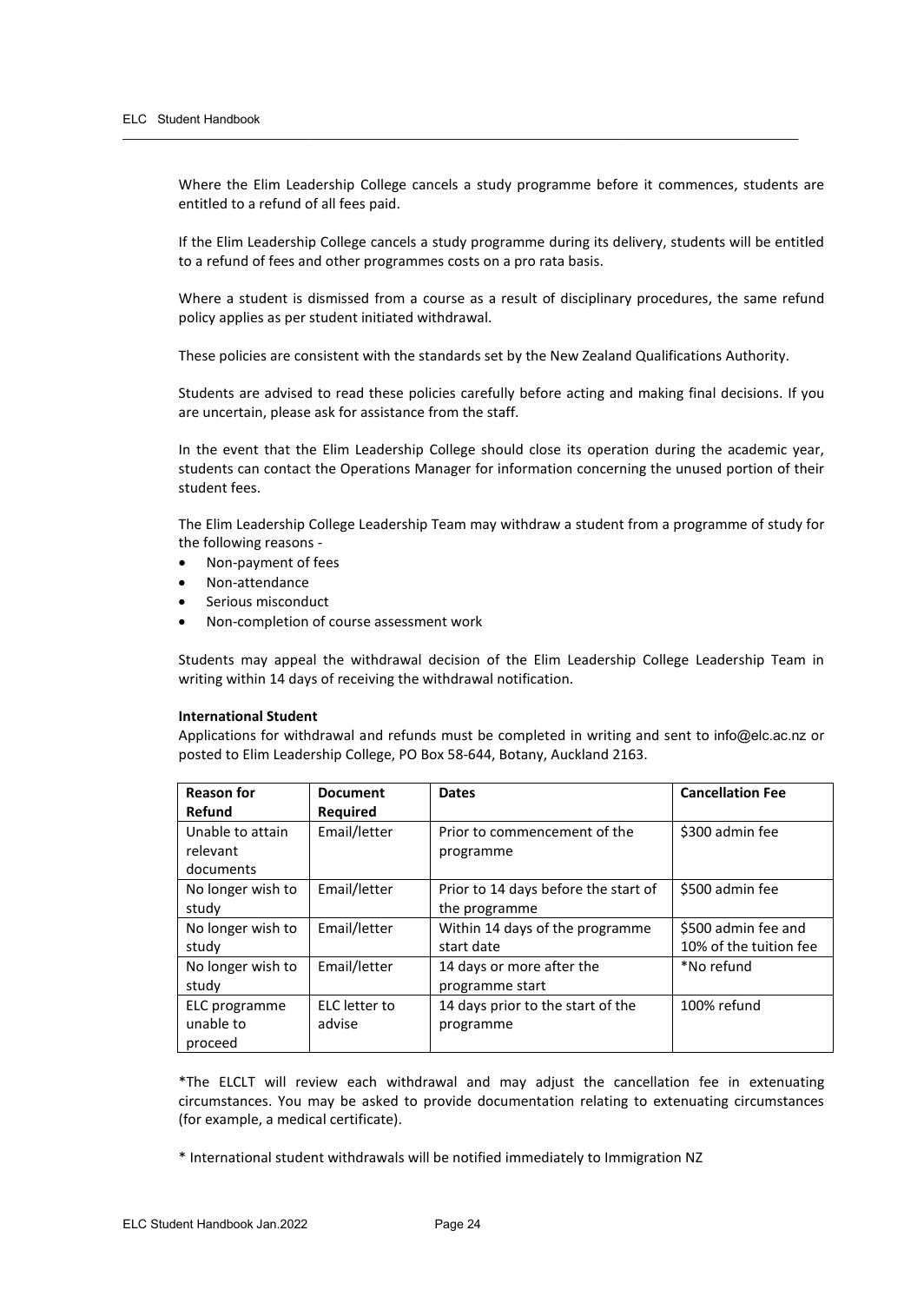## **5.7** *Fee Protection Policy*

The Elim Leadership College uses a series of trust accounts held with the Public Trust to protect all student fees. The fees are drawn down in arrears monthly by the ECC administrators from the trust account.

<span id="page-24-0"></span> $\overline{\phantom{a}}$  ,  $\overline{\phantom{a}}$  ,  $\overline{\phantom{a}}$  ,  $\overline{\phantom{a}}$  ,  $\overline{\phantom{a}}$  ,  $\overline{\phantom{a}}$  ,  $\overline{\phantom{a}}$  ,  $\overline{\phantom{a}}$  ,  $\overline{\phantom{a}}$  ,  $\overline{\phantom{a}}$  ,  $\overline{\phantom{a}}$  ,  $\overline{\phantom{a}}$  ,  $\overline{\phantom{a}}$  ,  $\overline{\phantom{a}}$  ,  $\overline{\phantom{a}}$  ,  $\overline{\phantom{a}}$ 

The Trust Account is managed and operated under the terms and conditions contained in a Memorandum of Undertaking for the Trust Account. This document fully complies with the NZQA regulations and requirements for Student Fees Trust Accounts. Students will be asked to sign a Public Trust Acknowledgement Form (usually done at the block course) prior to commencing the programme of study.

## <span id="page-24-1"></span>**5.8** *Graduation Policy*

To successfully graduate with their qualification, students must meet the following requirements:

- Courses must be completed, including all assessments. For International students, Immigration New Zealand requires the College to submit student progress reports and evidence / explanation for poor performance.
- Students must have attended at least 80% of the courses comprising the programme of study. (i.e.80% of each course, on time, for each class). Immigration New Zealand expect 100% attendance for International Students unless evidence is supplied to show why they were unable to be in class.
- Students must demonstrate evidence of a true Christian life and character, both inside and outside the College, at all times.
- Students must fulfil their financial commitment to the College.
- Students must be committed to, and be involved in their church, and maintain a good standing and relationship with their pastor throughout the year.
- Students must satisfactorily complete practical ministry, related fieldwork, and / or development opportunities.

Certificates and Transcripts will only be issued when all items above are satisfied. Additional copies of the Certificate or Transcript may be requested at a cost of \$75 or \$50 respectively.

A graduation service is held at the end of every year which graduates are invited to attend.

## <span id="page-24-2"></span>**5.9** *Awards*

ELC presents the following awards at Graduation.

#### **The Top Student Award**

This is awarded to a student in *each* Level 4, 5 and 6. Criteria for this award include:

- Consistently high academic success
- High attendance/participation rates in class (and at their place of internship)
- Minimal extension requests
- Exemplified the Code of Behaviour

#### **The Exemplary Leadership Award**

This single award seeks to recognise a student from level 6 who exhibits exemplary leadership. Attributes recognised in this award include outstanding growth in: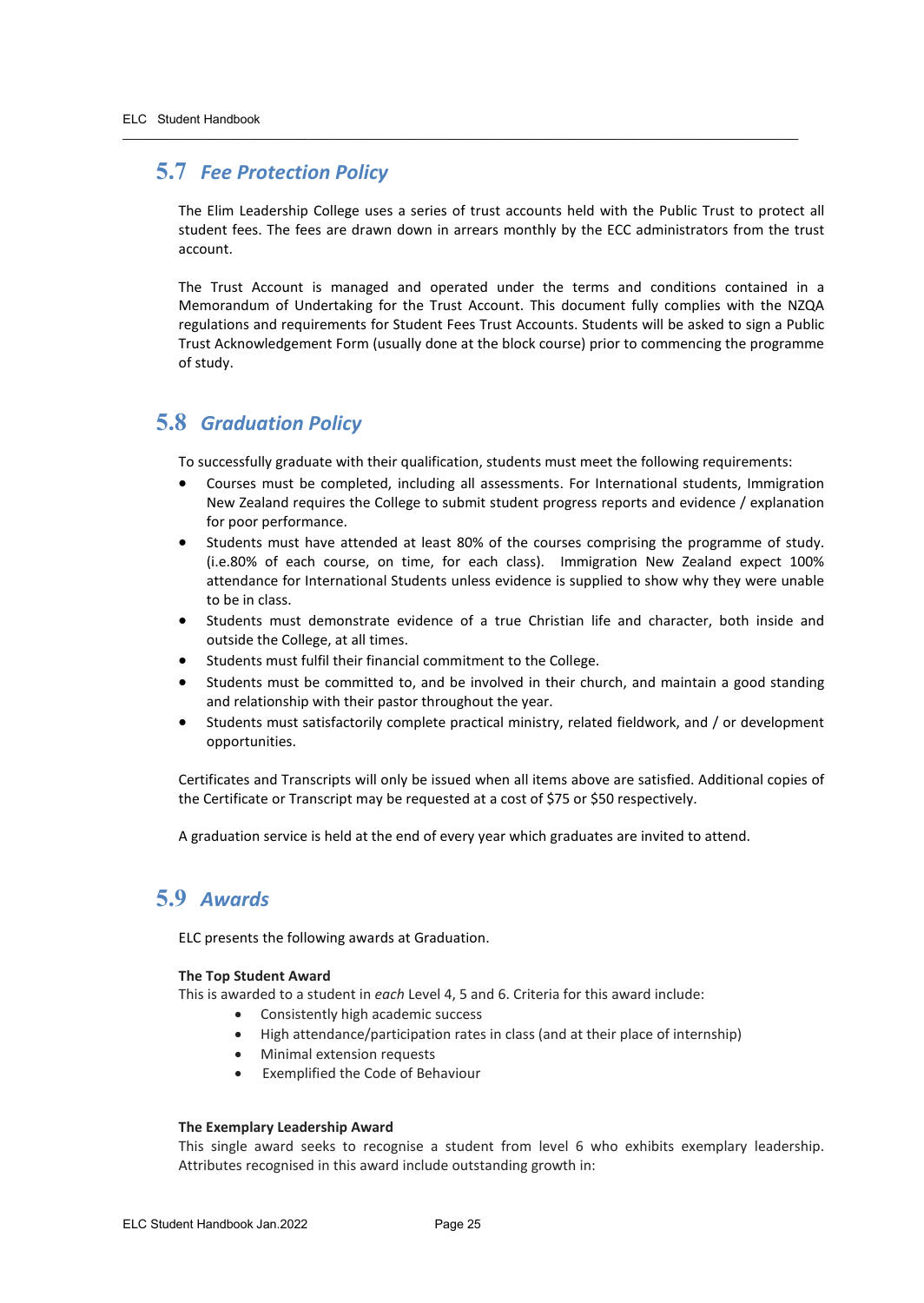- Professional leadership
- Self-leadership
- Team leadership
- Peer leadership ability

## <span id="page-25-0"></span>**5.10** *Privacy Policy*

The College will obtain the students approval to collect, store and use personal information regarding the applicant in accordance with the Privacy Act (1993). Students have the right to access and review their personal information in accordance with the provision of the Act.

 $\overline{\phantom{a}}$  ,  $\overline{\phantom{a}}$  ,  $\overline{\phantom{a}}$  ,  $\overline{\phantom{a}}$  ,  $\overline{\phantom{a}}$  ,  $\overline{\phantom{a}}$  ,  $\overline{\phantom{a}}$  ,  $\overline{\phantom{a}}$  ,  $\overline{\phantom{a}}$  ,  $\overline{\phantom{a}}$  ,  $\overline{\phantom{a}}$  ,  $\overline{\phantom{a}}$  ,  $\overline{\phantom{a}}$  ,  $\overline{\phantom{a}}$  ,  $\overline{\phantom{a}}$  ,  $\overline{\phantom{a}}$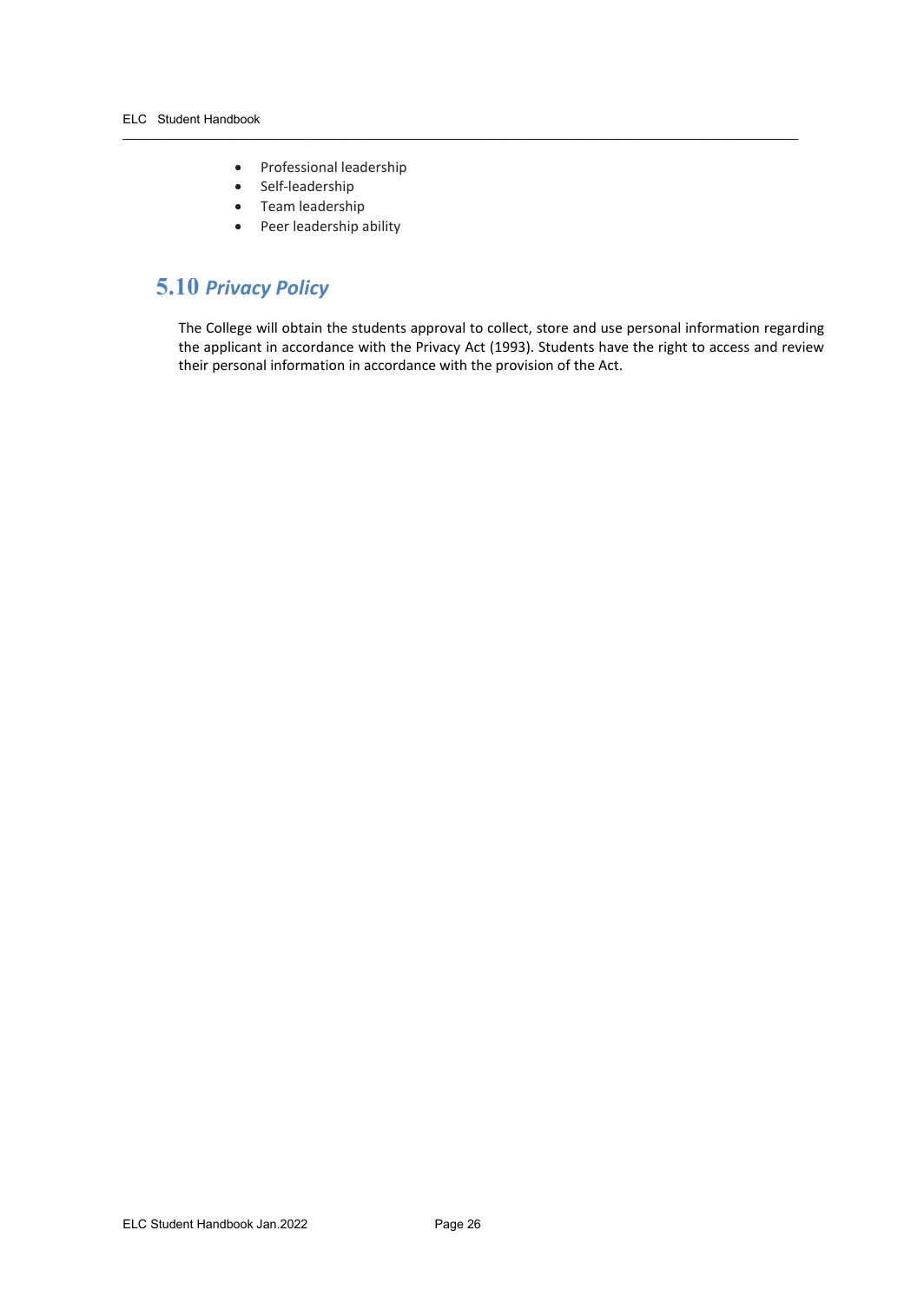## <span id="page-26-0"></span>**6 Assessments**

## <span id="page-26-1"></span>**6.1** *Course Descriptions*

Students access course information via Moodle (a learning platform). Each lecturer will have been given the Course Descriptions that relates to his/her subject. This consists of a description of the course, its content, Learning Outcomes, Assessments and Marking Schedules.

 $\overline{\phantom{a}}$  ,  $\overline{\phantom{a}}$  ,  $\overline{\phantom{a}}$  ,  $\overline{\phantom{a}}$  ,  $\overline{\phantom{a}}$  ,  $\overline{\phantom{a}}$  ,  $\overline{\phantom{a}}$  ,  $\overline{\phantom{a}}$  ,  $\overline{\phantom{a}}$  ,  $\overline{\phantom{a}}$  ,  $\overline{\phantom{a}}$  ,  $\overline{\phantom{a}}$  ,  $\overline{\phantom{a}}$  ,  $\overline{\phantom{a}}$  ,  $\overline{\phantom{a}}$  ,  $\overline{\phantom{a}}$ 

Learning Outcomes represents the new capabilities, knowledge or skills that you will have once the course is completed. Students will not gain the credit for the course unless they can demonstrate competency in ALL the Learning Outcomes.

## <span id="page-26-2"></span>**6.2** *Achieving in Assessments*

#### <span id="page-26-3"></span>**6.2.1 Initial Assessment Process**

A list of outcomes against which students are assessed for each course is included in Moodle (the learning management system).

Timetables showing the due dates for all assessments are accessed in Moodle.

Students must ensure that work is submitted by the due date unless an extension has been granted before the due date. Failure to submit work may mean credit for the whole course being assessed will not be attained and will result in not achieving the Qualification.

Markers must use marking schedules for each task. They will mark to the following criteria;

- Give written feedback that assists the learning and understanding of the student in Moodle.
- Verbal feedback will also be given where appropriate.
- Marking will be recorded in Moodle
- Any late work submitted *without an extension* will receive a maximum mark of 60%.
- Any late work submitted *without an extension* will not receive feedback from the marker.

Assessments will be marked and given feedback in Moodle, within 2 weeks of the submission due date (unless coinciding with a event such as Block Course or ONE Conference).

#### <span id="page-26-4"></span>**6.2.2 Resubmissions**

If a student does not demonstrate achievement at the first attempt, another opportunity may be given by the Programme Delivery Manager for the student to resubmit their work. Alternatively, the Lecturer may agree that the student be re-assessed in some other form – for example, by a verbal reassessment.

- The decision to grant a reassessment is at the discretion of the Programme Delivery Manager.
- A maximum of two opportunities only for re-submission may be granted.
- A resubmission will attain a maximum mark of 60%.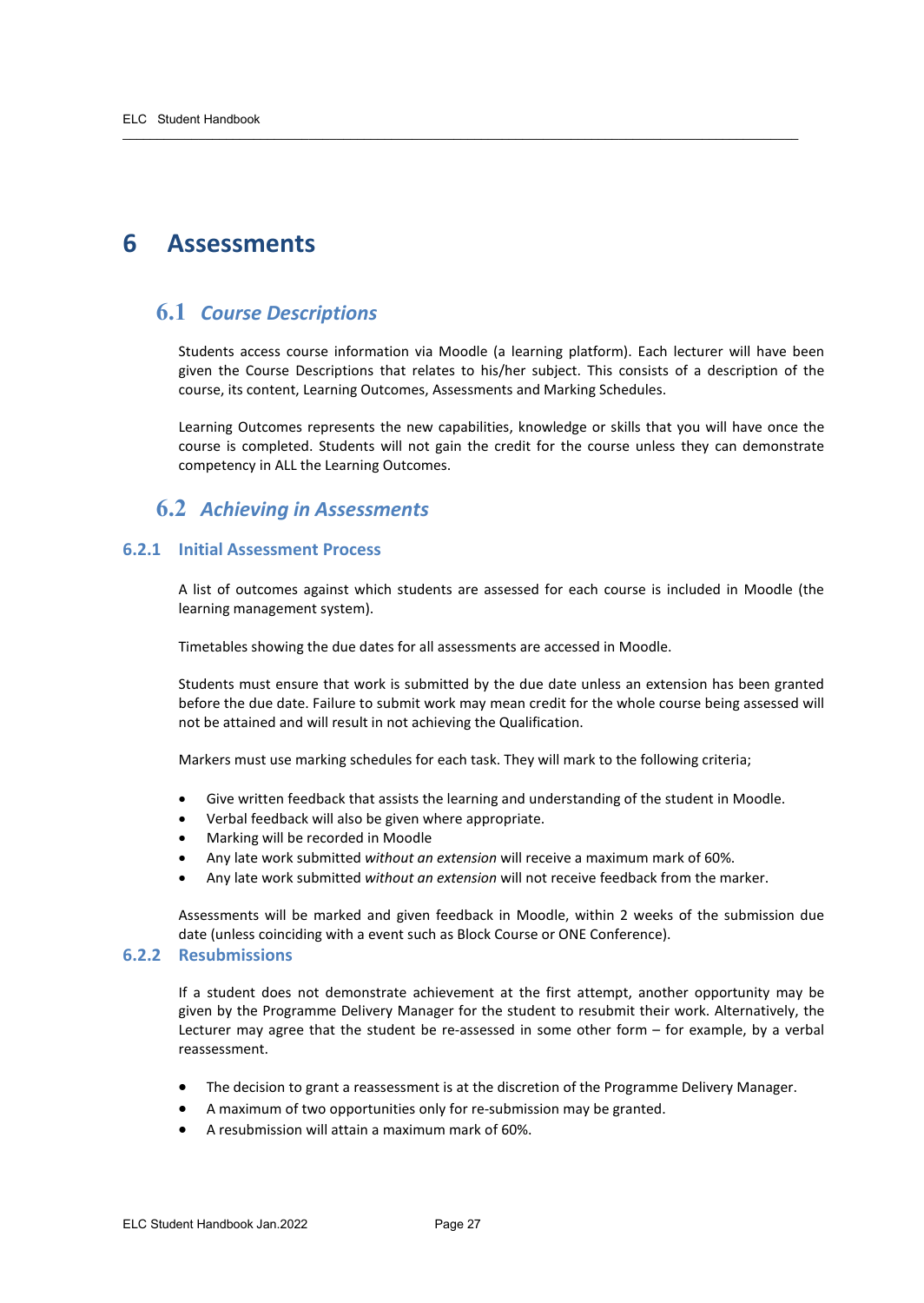#### <span id="page-27-0"></span>**6.2.3 Appeal Process**

If a student believes that they have been unfairly assessed by a Lecturer, and cannot reach agreement after reasoned discussion, then the student may appeal the Marker's decision. There is only one level of appeal.

 $\overline{\phantom{a}}$  ,  $\overline{\phantom{a}}$  ,  $\overline{\phantom{a}}$  ,  $\overline{\phantom{a}}$  ,  $\overline{\phantom{a}}$  ,  $\overline{\phantom{a}}$  ,  $\overline{\phantom{a}}$  ,  $\overline{\phantom{a}}$  ,  $\overline{\phantom{a}}$  ,  $\overline{\phantom{a}}$  ,  $\overline{\phantom{a}}$  ,  $\overline{\phantom{a}}$  ,  $\overline{\phantom{a}}$  ,  $\overline{\phantom{a}}$  ,  $\overline{\phantom{a}}$  ,  $\overline{\phantom{a}}$ 

The appeal shall be to the Principal whose decision shall be final.

#### <span id="page-27-1"></span>**6.2.4 Student Impaired Performance**

Impaired performance is where students cannot attend classes and / or complete an assessment because of circumstances beyond their control, such as suffering a close family bereavement, an extended illness or a serious injury.

The College policies in this regard are:

- 1. Students must notify the College as soon as reasonable of the events or circumstances leading to their impairment.
- 2. The College desires to demonstrate Christian grace in circumstances where students are impaired beyond their control. However, academic standards also need to be maintained in order to preserve internal integrity.
- 3. Where a student has attended over 80% of the lecture content of a course (or courses), but missed completing the required assessment work by the due date because of impaired performance, a special assessment opportunity will normally be given. The intention is to allow the student to complete the required assessments wherever possible before the end of the programme of study.
- 4. Where the student has attended less than 80% of the lecture content and also not completed the assessments, an extension opportunity will be granted only at the discretion of the Program Lead. The College staff will make a special effort to enable the student to catch up on missed lecture material.
- 5. Where the student has attended over 80% of the lecture content, but the impairment event occurs at the end of a period of study such that the student cannot reasonably complete the outstanding assessment work due to the lack of time before graduation and campus closure, the Program Lead may, after close consultation with the course lecturers, decide to grant an aegrogat pass on the credit for the course if and only if;
	- They are both agreed that there is a high certainty that the student would have gained the credit anyway based on the performance of the student when unimpaired (and)
	- The total credit so granted by aegrogat does not exceed more than 25% of the total credit of the qualification for which the student was enrolled.

In such a case, the student must complete a written application for the aegrogat pass, and include:

- A full explanation of the event leading to the impairment.
- Any partially completed assessment work relating to the course for which the aegrogat pass is being requested.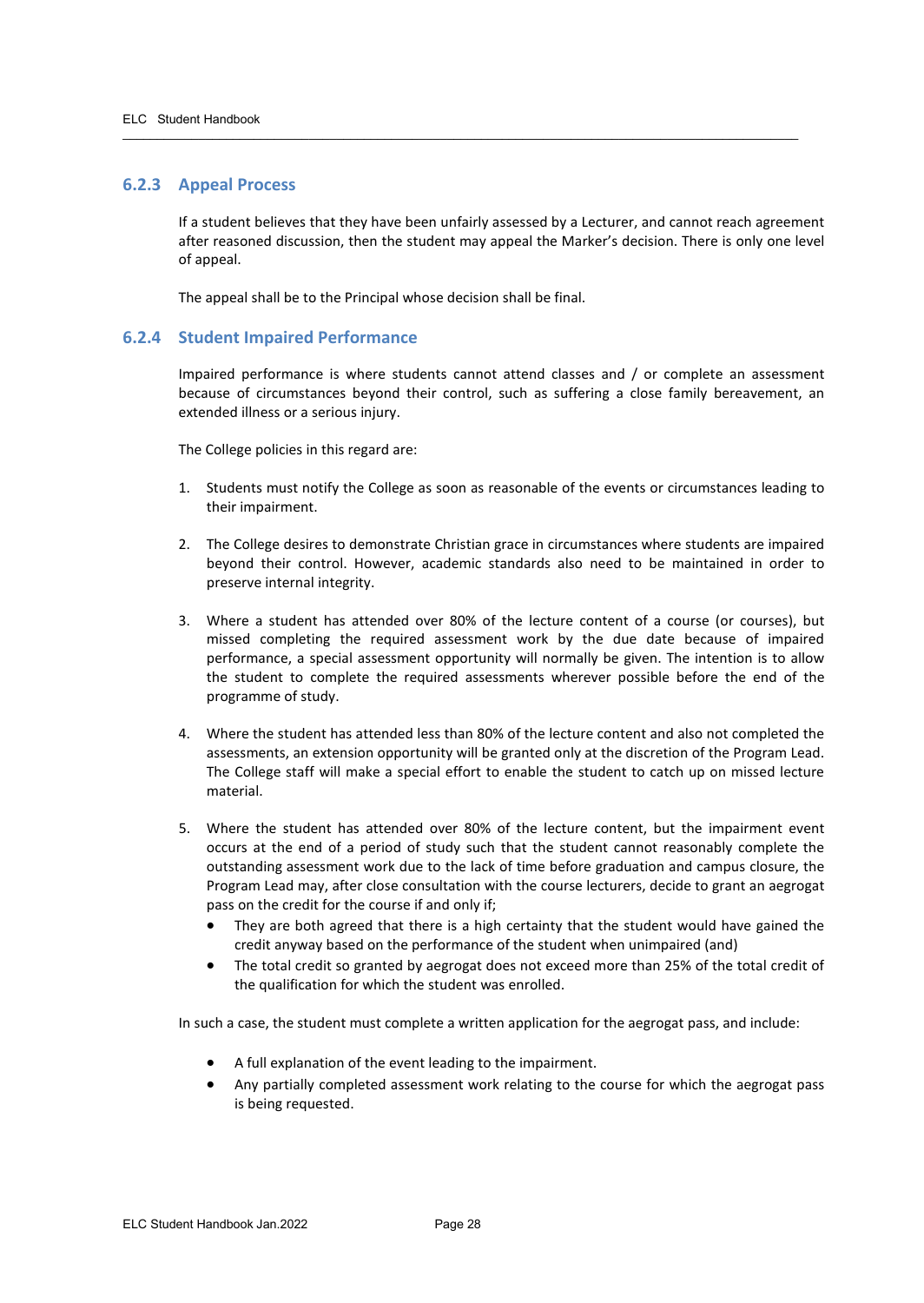## **6.3** *Use of Te Reo Maori in Assessments*

The College understands and accepts that te reo Māori is an official language of New Zealand. Students who desire to submit assessments in te reo Māori may do so without fear of discrimination or financial penalty.

<span id="page-28-0"></span> $\overline{\phantom{a}}$  ,  $\overline{\phantom{a}}$  ,  $\overline{\phantom{a}}$  ,  $\overline{\phantom{a}}$  ,  $\overline{\phantom{a}}$  ,  $\overline{\phantom{a}}$  ,  $\overline{\phantom{a}}$  ,  $\overline{\phantom{a}}$  ,  $\overline{\phantom{a}}$  ,  $\overline{\phantom{a}}$  ,  $\overline{\phantom{a}}$  ,  $\overline{\phantom{a}}$  ,  $\overline{\phantom{a}}$  ,  $\overline{\phantom{a}}$  ,  $\overline{\phantom{a}}$  ,  $\overline{\phantom{a}}$ 

The College will identify at the interview stage for possible acceptance into the College if any student intends to use te reo Māori for assessments. This is to allow the College to put in place the necessary arrangements to support this option should the student be accepted.

The College will process assessments in te reo Māori via one of two approaches:

- 1. By sourcing an approved translator, and thereafter routing the translated assessment to the normal College course Marker, or
- 2. By sourcing a suitably qualified subject lecturer who is knowledgeable in the subject area and also fluent in te reo Māori.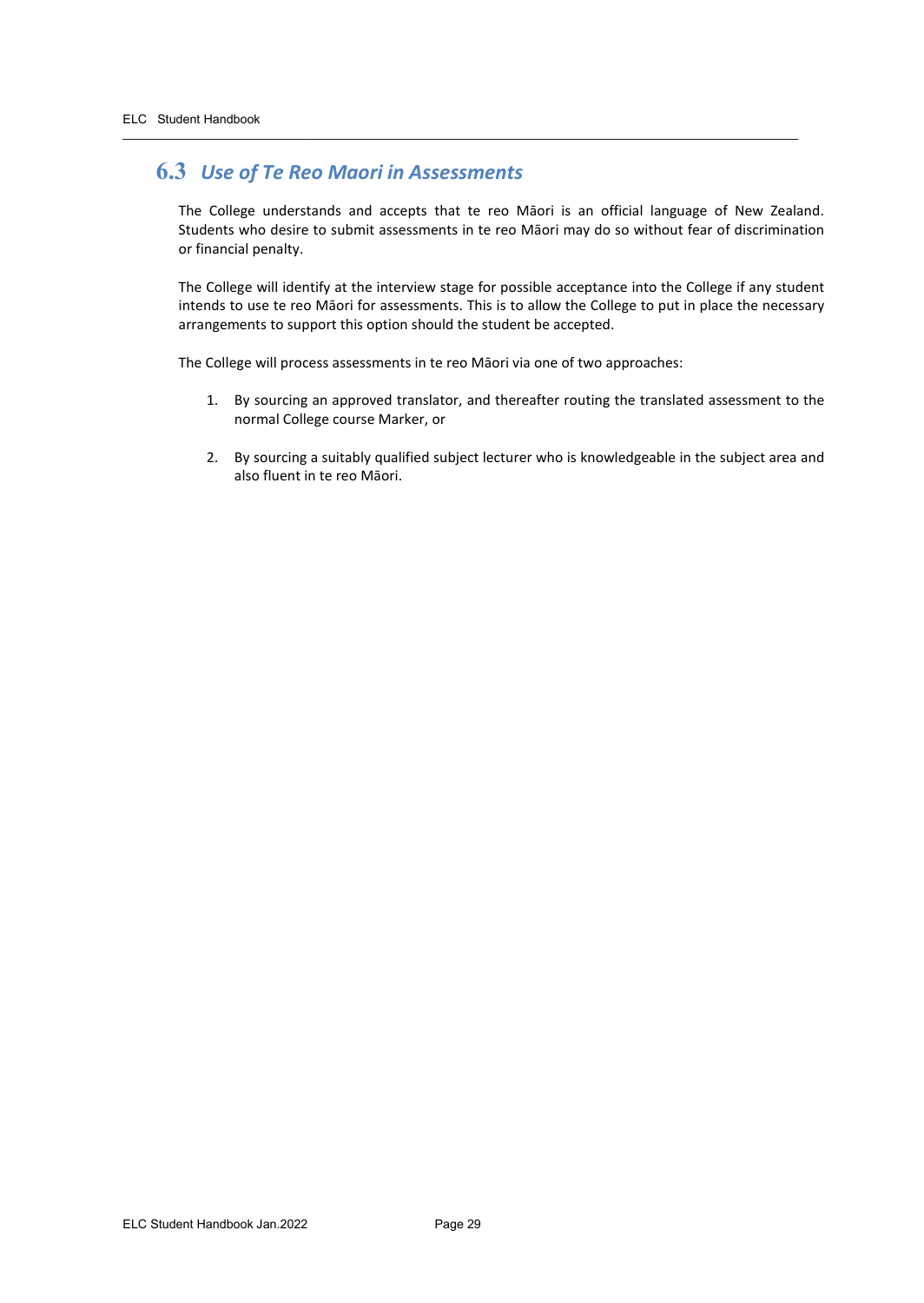## <span id="page-29-0"></span>**7 Health and Safety**

## <span id="page-29-1"></span>**7.1** *Introduction*

Elim Leadership College is committed to ensure that the College is a safe place for staff, employees, and students. We seek to comply with the legislative requirements expressed in the Health and Safety in Employment Act 1992 in this regard. By nature theological training does not present any particular hazards but care needs to be taken in the place of internship.

 $\overline{\phantom{a}}$  ,  $\overline{\phantom{a}}$  ,  $\overline{\phantom{a}}$  ,  $\overline{\phantom{a}}$  ,  $\overline{\phantom{a}}$  ,  $\overline{\phantom{a}}$  ,  $\overline{\phantom{a}}$  ,  $\overline{\phantom{a}}$  ,  $\overline{\phantom{a}}$  ,  $\overline{\phantom{a}}$  ,  $\overline{\phantom{a}}$  ,  $\overline{\phantom{a}}$  ,  $\overline{\phantom{a}}$  ,  $\overline{\phantom{a}}$  ,  $\overline{\phantom{a}}$  ,  $\overline{\phantom{a}}$ 

## <span id="page-29-2"></span>**7.2** *Bullying and Harassment*

Elim Leadership College is committed to ensure that all students are treated fairly, with dignity and respect in online classes and in the internship environment. Bullying and harassment will not be tolerated from students, staff, supervisors, or mentors.

#### **Definitions**

Bullying is persistent, offensive, abusive, intimidating or insulting behaviour (express or implied) which makes the recipient feel threatened, vulnerable, or humiliated, undermines their self-confidence and/or causes them to suffer stress.

Repeated behaviour is persistent and can include a range of actions.

#### **Sexual harassment**

Sexual harassment means any form of sexual or gender-oriented attention or behaviour that is unwanted, and which is personally offensive to the recipient.

For further information on sexual harassment refer to **The Employment New Zealand website** 

#### **Racial harassment**

Racial harassment occurs when a student is subjected to behaviour which, directly or indirectly:

- Expresses hostility against, or brings into contempt or ridicule, the student on the ground of colour, race, ethnic or national origins;
- is hurtful or offensive to that person; and is either repeated, or of such a significant nature, that it has a detrimental effect on that person's employment, job performance or job satisfaction.

#### **What is not bullying or harassment?**

Occasional differences of opinion, conflicts and problems in working relationships are part of working life and do not necessarily constitute bullying or harassment.

The following are some examples of behaviours that are not considered to be harassment or bullying:

- Issuing reasonable instructions and expecting them to be carried out.
- Firm, but fair, management.
- Warning or disciplining someone in line with organisation policy.
- Insisting on high standards of performance in terms of quality, safety and team cooperation.
- Legitimate criticisms about work performance (expressed in a reasonable and fair manner).
- A single incident of unreasonable behaviour will not constitute bullying (however, this does not mean that the behaviour is acceptable).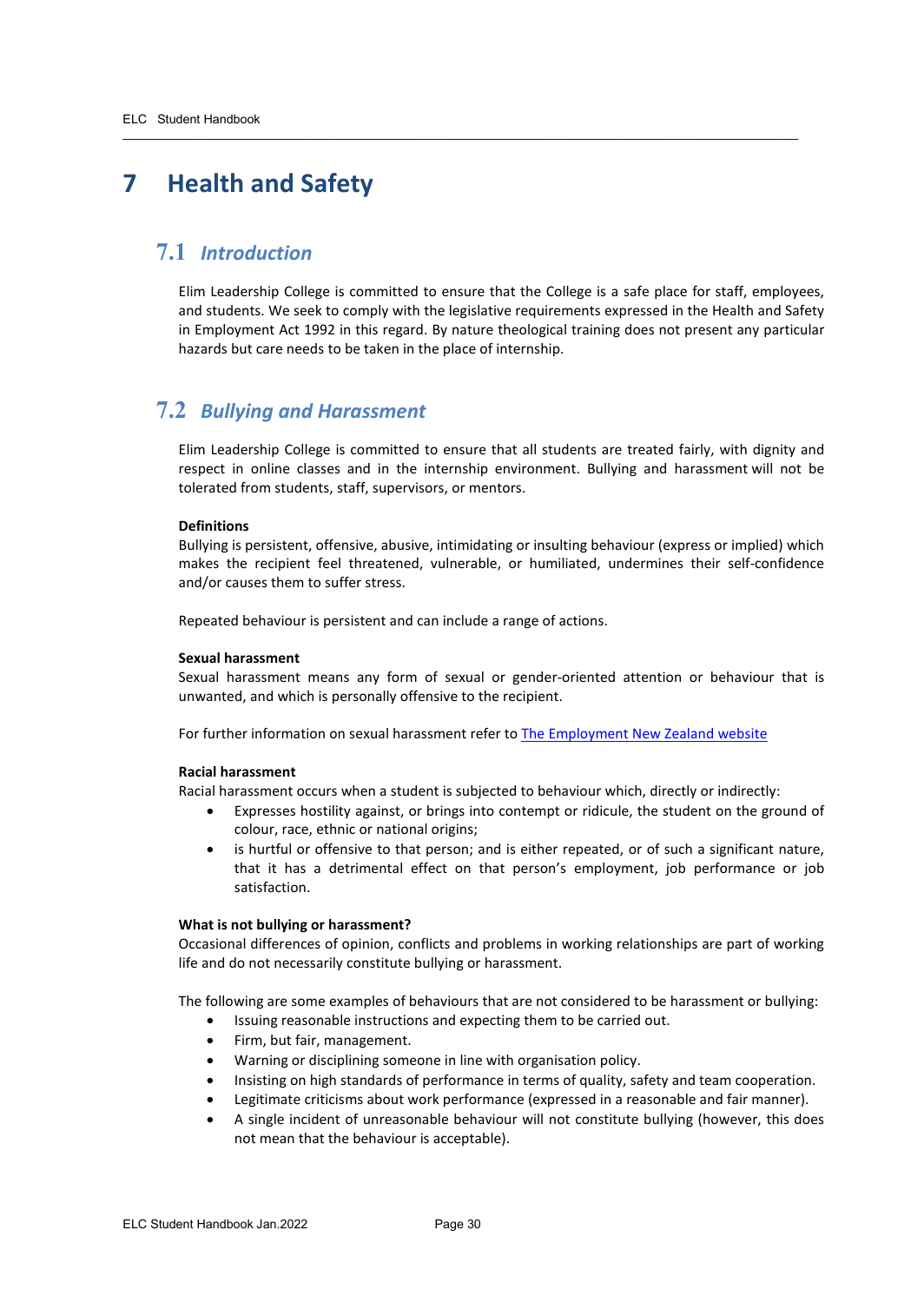#### **Talk to someone**

If you think you are experiencing bullying/or harassment and would like to talk to someone confidentially, please get in touch with the Support Manager at ELC.

ELC will follow the Elim Christian Centre (ECC) policy for informal or formal resolutions and investigations. The ECC policy is available on request.

## <span id="page-30-0"></span>**7.3** *Regulations relating to Pandemics*

• Always refer to the [Ministry of Health website](https://www.health.govt.nz/our-work/diseases-and-conditions/covid-19-novel-coronavirus/covid-19-health-advice-public) for the latest information and advice.

 $\overline{\phantom{a}}$  ,  $\overline{\phantom{a}}$  ,  $\overline{\phantom{a}}$  ,  $\overline{\phantom{a}}$  ,  $\overline{\phantom{a}}$  ,  $\overline{\phantom{a}}$  ,  $\overline{\phantom{a}}$  ,  $\overline{\phantom{a}}$  ,  $\overline{\phantom{a}}$  ,  $\overline{\phantom{a}}$  ,  $\overline{\phantom{a}}$  ,  $\overline{\phantom{a}}$  ,  $\overline{\phantom{a}}$  ,  $\overline{\phantom{a}}$  ,  $\overline{\phantom{a}}$  ,  $\overline{\phantom{a}}$ 

- Check with your local church, your place of internship as to their requirements.
- Any queries or issues should be directed to your Lead Pastor and/or the student support team.

## <span id="page-30-1"></span>**7.4** *Block Courses*

- A Health and Safety Orientation is scheduled on the first day on site at the Block Course.
- Alcohol and illegal drugs are not permitted at the College or at any associated venues

## <span id="page-30-2"></span>**7.5** *At your place of Internship*

Your supervisors have been made aware of the need to ensure you are familiar with Health & Safety requirements and hazards at your place of internship.

Know the safe working practices and operational procedures before you use any equipment. Follow all instructions (written or verbal) given by the person in charge. Do not attempt to do any work under unsafe conditions. If in doubt, ask the senior person present.

Report any accident /incident/ unsafe condition immediately to your Supervisor.

Do not move, adjust, or alter equipment except when instructed to do so by a staff member.

Immediately report any condition/practice you think may cause injury to any person or damage to equipment.

### <span id="page-30-3"></span>**7.6** *Hazard Identification and Control*

The main objective of the Health and Safety in Employment Act is the prevention of harm to personnel. To meet this objective, hazards that can give rise to harm must be systematically identified, assessed, and controlled.

#### A **hazard** is described in the Act as:

"… an activity, arrangement, circumstance, event, occurrence, phenomenon, process, situation or substance (whether arising or caused within or outside a place of work) that is an actual or potential cause or source of harm …"

#### A **significant hazard** is described as:

"… a hazard that is an actual or potential cause or source of serious harm or harm that is more than trivial …"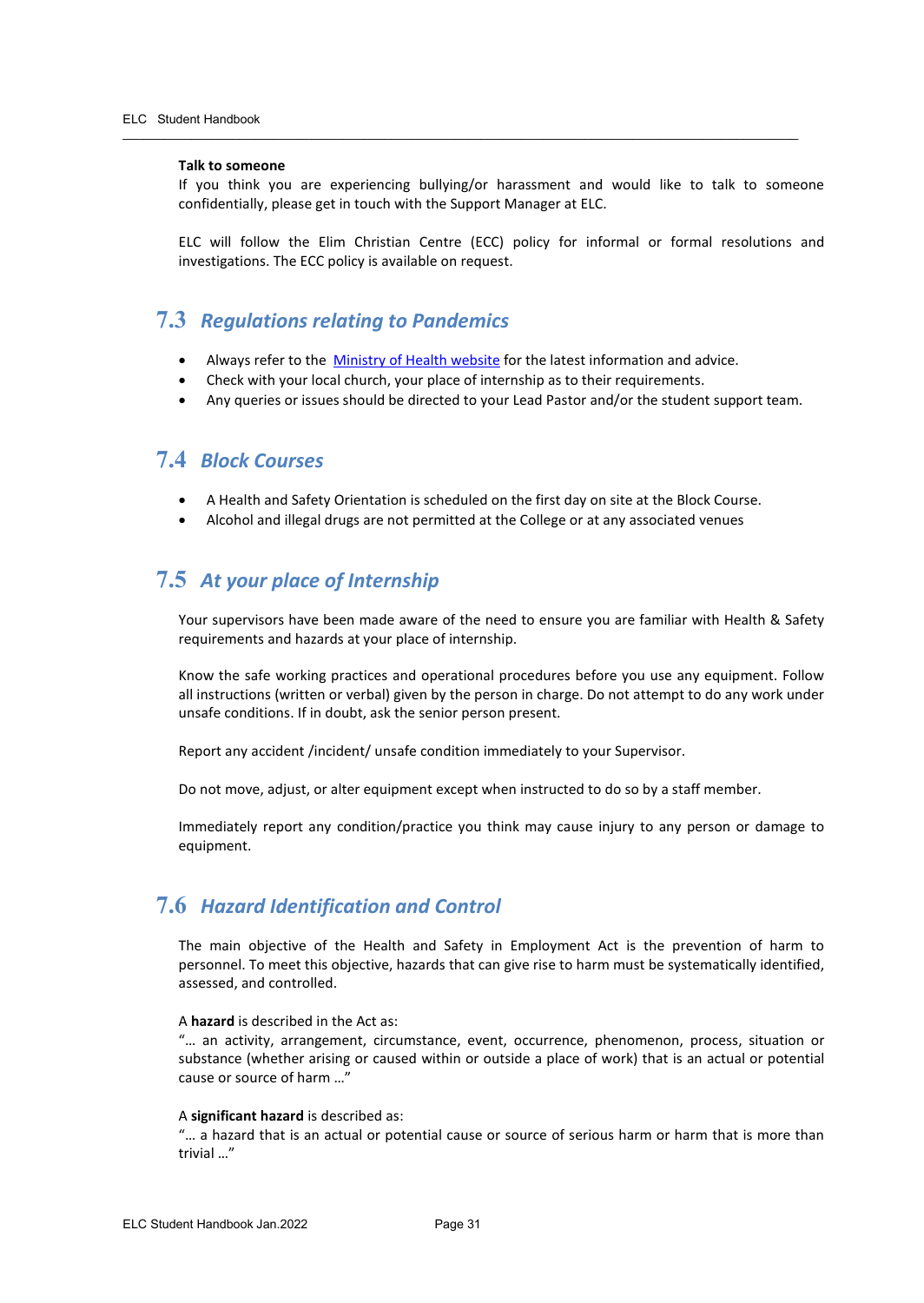#### <span id="page-31-0"></span>**7.6.1 Hazard Management**

It is vital that you are familiar with your work environment and the job you are required to undertake. Before starting in a new area, walk around and familiarise yourself with your surroundings and check for any workplace hazards.

 $\overline{\phantom{a}}$  ,  $\overline{\phantom{a}}$  ,  $\overline{\phantom{a}}$  ,  $\overline{\phantom{a}}$  ,  $\overline{\phantom{a}}$  ,  $\overline{\phantom{a}}$  ,  $\overline{\phantom{a}}$  ,  $\overline{\phantom{a}}$  ,  $\overline{\phantom{a}}$  ,  $\overline{\phantom{a}}$  ,  $\overline{\phantom{a}}$  ,  $\overline{\phantom{a}}$  ,  $\overline{\phantom{a}}$  ,  $\overline{\phantom{a}}$  ,  $\overline{\phantom{a}}$  ,  $\overline{\phantom{a}}$ 

Think about what could go wrong at each stage of what you do. Be prepared for an emergency. Know what to do if a fire breaks out, or if a chemical spill should occur. Know where fire-fighting equipment is located and how to use it. Find out where the first aid equipment is and who the first aiders are in your area.

There are many dangers at work — some obvious and some hard to detect. Your ability to identify and assess the danger is vital, not only to your safety, but also that of your workmates.

#### <span id="page-31-1"></span>**7.6.2 Steps When Minimising a Hazard**

The following steps are taken to reduce the risk of harm to personnel when minimising a significant hazard:

Clothing and suitable safety equipment will be provided to all personnel being exposed to the hazard, and training provided in the use of that equipment.

Personnel will be given information about the hazards and the methods of control.

Programmes will be established to monitor hazards to ensure that they remain controlled.

The health of personnel exposed to the hazard will be monitored to evaluate control measures, effectiveness and compliance.

Emergency procedures will deal with any likely situations arising from the hazard.

## <span id="page-31-2"></span>**7.7** *Occupational Overuse Syndrome*

One of the potential hazards that has been identified in the workplace is Occupational Overuse Syndrome (OOS). This condition is a collective term for a range of conditions, including injury, characterised by discomfort or persistent pain in muscles, tendons and other soft tissues, which is thought to be brought on by overuse of muscles placing stress on the body.

The symptoms of OOS can include:

- **Fatigue**
- Muscle discomfort
- Burning/cold
- **Stiffness**
- Aches and pains
- **Soreness**
- Weakness
- Numbness and tingling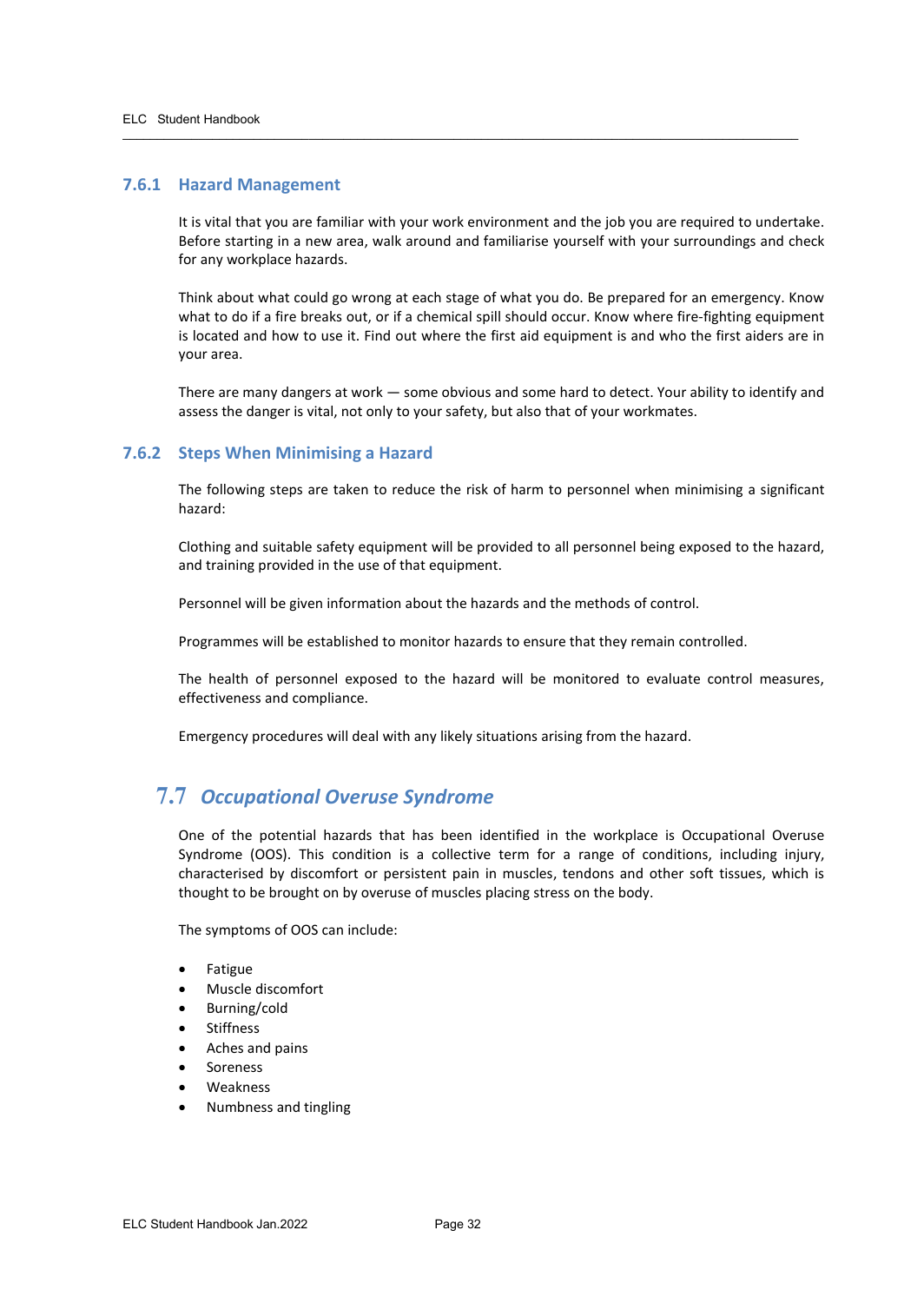It is important to be aware that many non-work related activities such as knitting, gardening and painting may cause similar symptoms such as muscle strain and should not be confused with OOS in the workplace.

 $\overline{\phantom{a}}$  ,  $\overline{\phantom{a}}$  ,  $\overline{\phantom{a}}$  ,  $\overline{\phantom{a}}$  ,  $\overline{\phantom{a}}$  ,  $\overline{\phantom{a}}$  ,  $\overline{\phantom{a}}$  ,  $\overline{\phantom{a}}$  ,  $\overline{\phantom{a}}$  ,  $\overline{\phantom{a}}$  ,  $\overline{\phantom{a}}$  ,  $\overline{\phantom{a}}$  ,  $\overline{\phantom{a}}$  ,  $\overline{\phantom{a}}$  ,  $\overline{\phantom{a}}$  ,  $\overline{\phantom{a}}$ 

#### **What can you do?**

There are a few things you can do to prevent OOS;

- Sitting and working in a fixed position for long periods of time can be uncomfortable and tiring.
- Shifting your position and occasionally stretching or changing your routine by doing other tasks can help keep you alert and reduce muscular discomfort. Avoid long periods of time carrying out actions or tasks that are repetitive.
- Adjust your position so you are comfortable, with your back and feet supported.
- Ensure your screen is at the right height, i.e. the top of the screen is approximately at eye level.
- Use a soft touch on the keyboard and keep your shoulders and fingers relaxed.
- Organise your work area so that you have easy access to all work materials, and they are placed at a comfortable level.
- Batch your work  $-$  vary your work where possible.
- Rest your eyes by occasionally looking off into the distance.
- Include vision care in your programme. Advise your eye care specialist that you use a computer or are doing work which requires fine or detailed work, including the frequency of use, sitting distance from the screen and angles of visual tasks.
- Clean your screen.
- Break long periods of work with "micro pauses" to ensure you maintain good blood flow in your arms and to relax your arms and shoulders. Micro pauses should be approximately 10 seconds long and taken every five to six minutes.